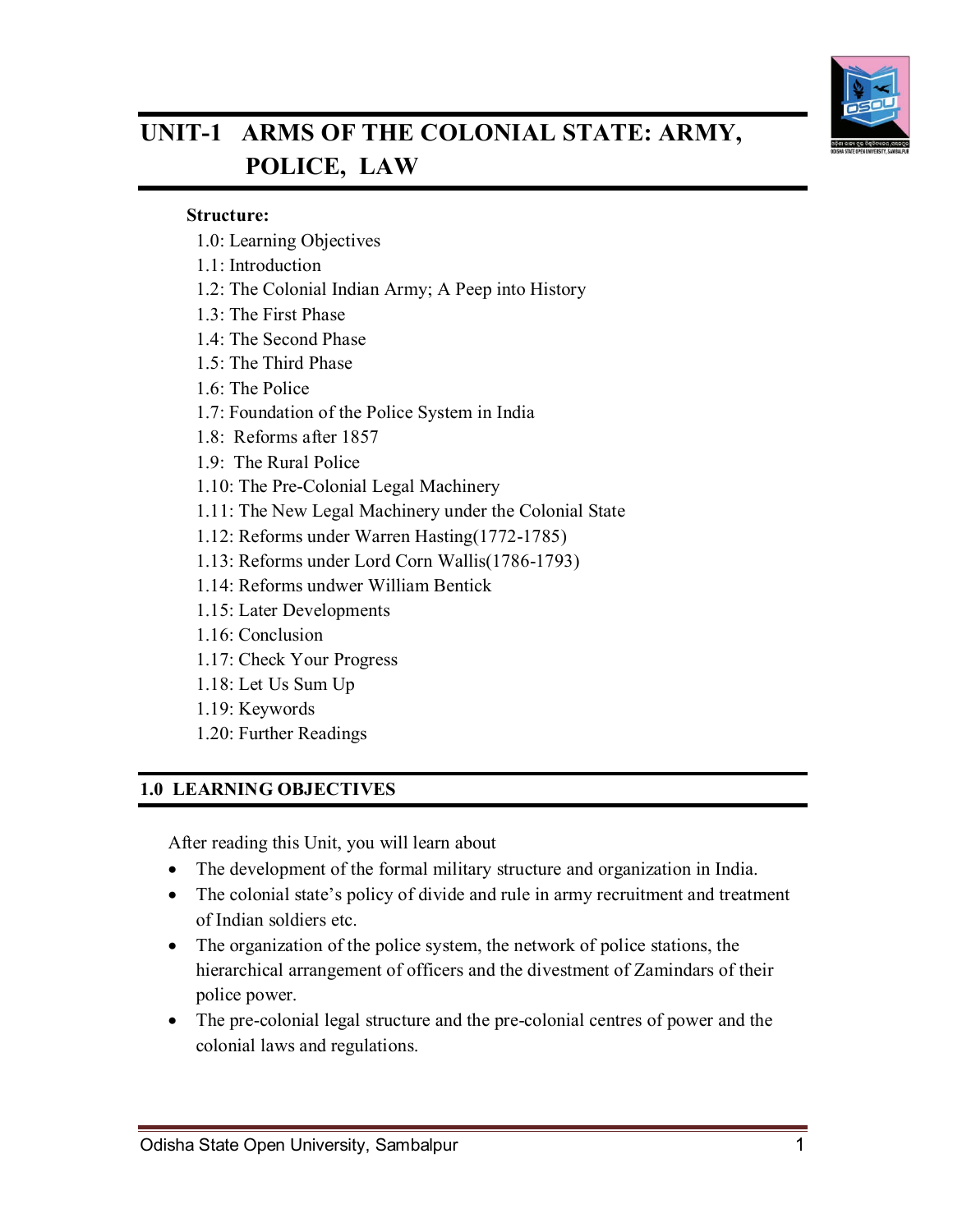

• The evolution of the modern legal system, the Courts, the codification of Indian laws, the process of documentation, evidence and scientific classification of proofs etc.

## **1.1 INTRODUCTION**

The Army, Police and the Judiciary formed the three main pillars of British imperialism in India. The army helped the British to contain the external attacks as well as internal disturbances. The police assisted in maintaining law and order, disciplining the colonial subjects as well as in the smooth collection of revenue. The judiciary on the other hand established an elaborate legal structure invading all aspects of native life to secure the British legitimacy over India. These three administrative arms of the colonial state aided in the emergence of a new surveillance state transgressing the pre-colonial state structure and society in India.

## **1.2 THE COLONIAL INDIAN ARMY: A PEEP INTO HISTORY**

The Indian army was the strongest pillar of British colonialism in Asia. It played a crucial role in protecting colonialism and helped in imperial expansion and colonial consolidation. It helped the British to win many wars in Burma, Afghanistan, the Middle East and the Himalayas. The British stationed the Indian army divisions in North Africa, Italy which was crucial to the success of allied powers in the two world wars.The history of the colonial army can be divided into three distinct phases. The first phase covered the period between the Battle of Plassey (1757) to the Great Mutiny (1857). It consisted of the Sepoy armies of the Bengal, Bombay and Madras Presidency. The second phase comprised the period 1857 to 1914. During this period the army was reorganized in the light of 1857 mutiny and the recommendations of the Peel Commission of 1859. The military reforms during this phase were dominated by the Martial Races Theory. The third phase began after 1914 and lasted till 1947 under the changing circumstances of national activities, popular protests, global wars, financial pressure as well as the question of independence and partition of India.

## **1.3 THE FIRST PHASE (1757-1857)**

In the mid-18th century, three distinct Sepoy armies developed in Bengal, Madras and Bombay Presidency under separate commanders. The largest among them was the Bengal army. The Commander-in-Chief of the Bengal army was recognized as the nominal head of the military forces in India. Each Presidency army consisted of three elements, viz., Indian troops, European troops of the Company and the Royal Regiments or the Queen's army who were the serving troops on duty in India. The army was reorganized in 1785 following the Pitt's India Act of 1784, which "brought the Sepoy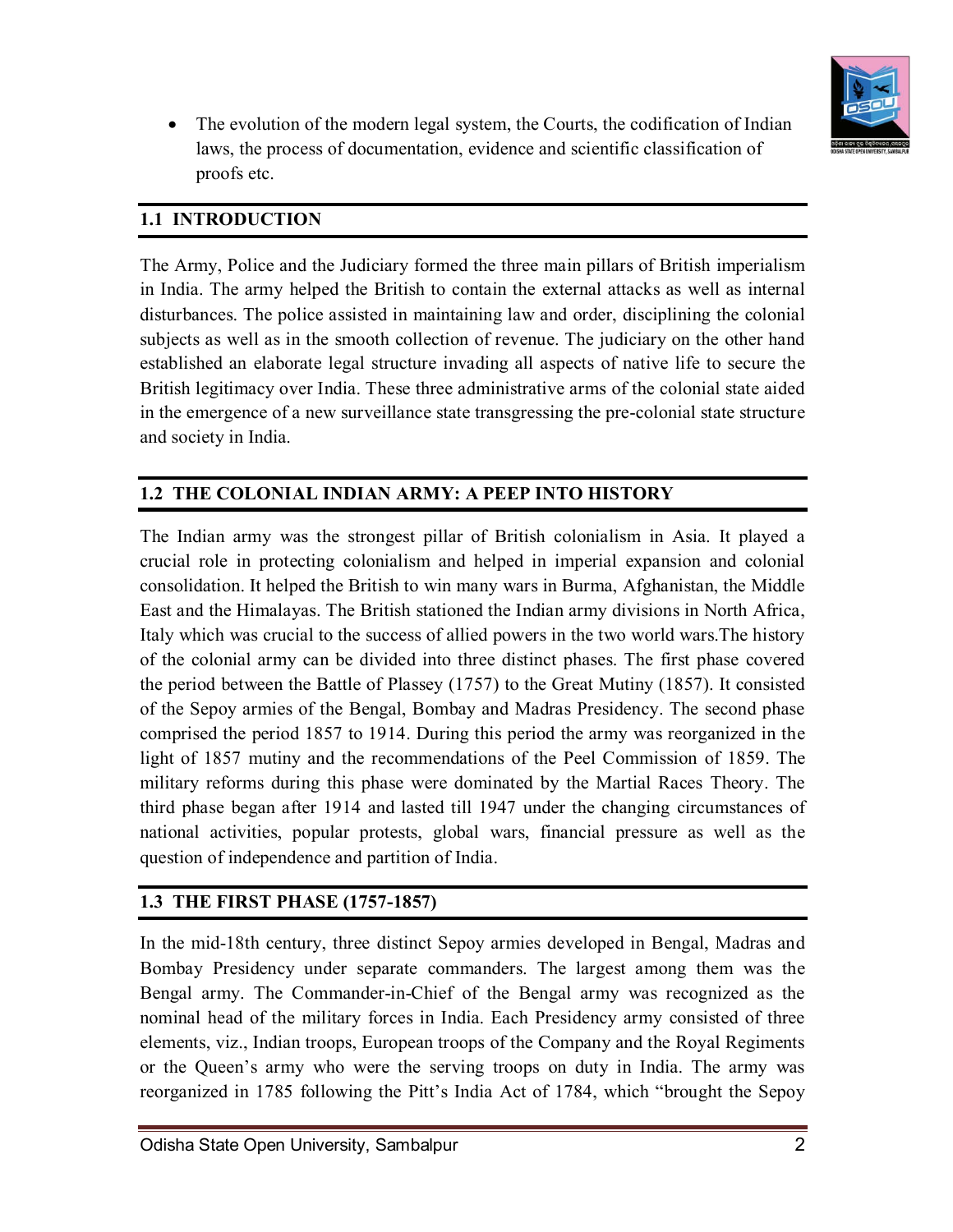

armies in all three presidencies within a uniform command structure." In 1796, the Sepoy battalions were brought into the regimental system of organization. Each regiment was

comprised of small fighting units called battalions. After 1858, the Company and the Royal Regiments were amalgamated. This resulted in a protest of the Company's troops which is famously known in Indian history as the 'White Mutiny". The British assuaged the troops by announcing various concessions.

## **1.4 THE SECOND PHASE**

The revolt of 1857 compelled the British to restructure its army to minimize the capacity of Indian soldiers. It adopted the principle of **'Counterpoise of native against native'**  articulated by the Peel Commission in 1859. It was primarily designed to prevent a repeat of 1857. Indians were divided into 'martial' and 'non-martial races. Soldiers from Awadh, South India, Bihar and Central India who had participated in the Revolt were declared as 'non-martial races and the Punjabis, Gurkhas were described as 'martial' races. There was an increase in recruitment of Punjabis, Gurkhas, Pathans who had assisted the East Indian Company in suppressing the revolt of 1857.

The domination of the European branch of the army was established by raising the proportions of Europeans to Indians. It was fixed at 'one to two in the Bengal army and 'two to five in the Madras and Bombay armies. The key geographical and military positions were put under the control of the European armies. The crucial technologically sophisticated arms and weapons were exclusively put under the control of the Europeans. The organization of the Indian army was based on the policy of 'balance and counterpoise or 'divide and rule' to rule out any possibility of unity among them. It was made a mixture of various castes and social groups to balance each other. Caste, regional and religious loyalties were encouraged to stifle any growth of nationalism among them. Discrimination based on caste, religion and region was also practised in the recruitment of Indian soldiers. Indian soldiers were denied promotions to higher military posts. Till 1914, an Indian soldier could only get promoted to the post of Subedar. Strict regulations were made to prevent the access of soldiers to newspapers, journals and magazines.

In 1895, the control over the army was centralized under the Commander-in-Chief and was divided into four territorial units of Bengal (East), Bombay (West), Madras (South), and Punjab (North) and dominated by the so-called martial races. Each of these territorial units was placed under a Lieutenant-General answerable to the Commanderin-Chief, an important member of the Viceroy's Executive Council. In 1902 Lord Kitchner became the Commander-in-chief of the British Indian army and strived to enhance its professional capability. Until now the army was controlled both by the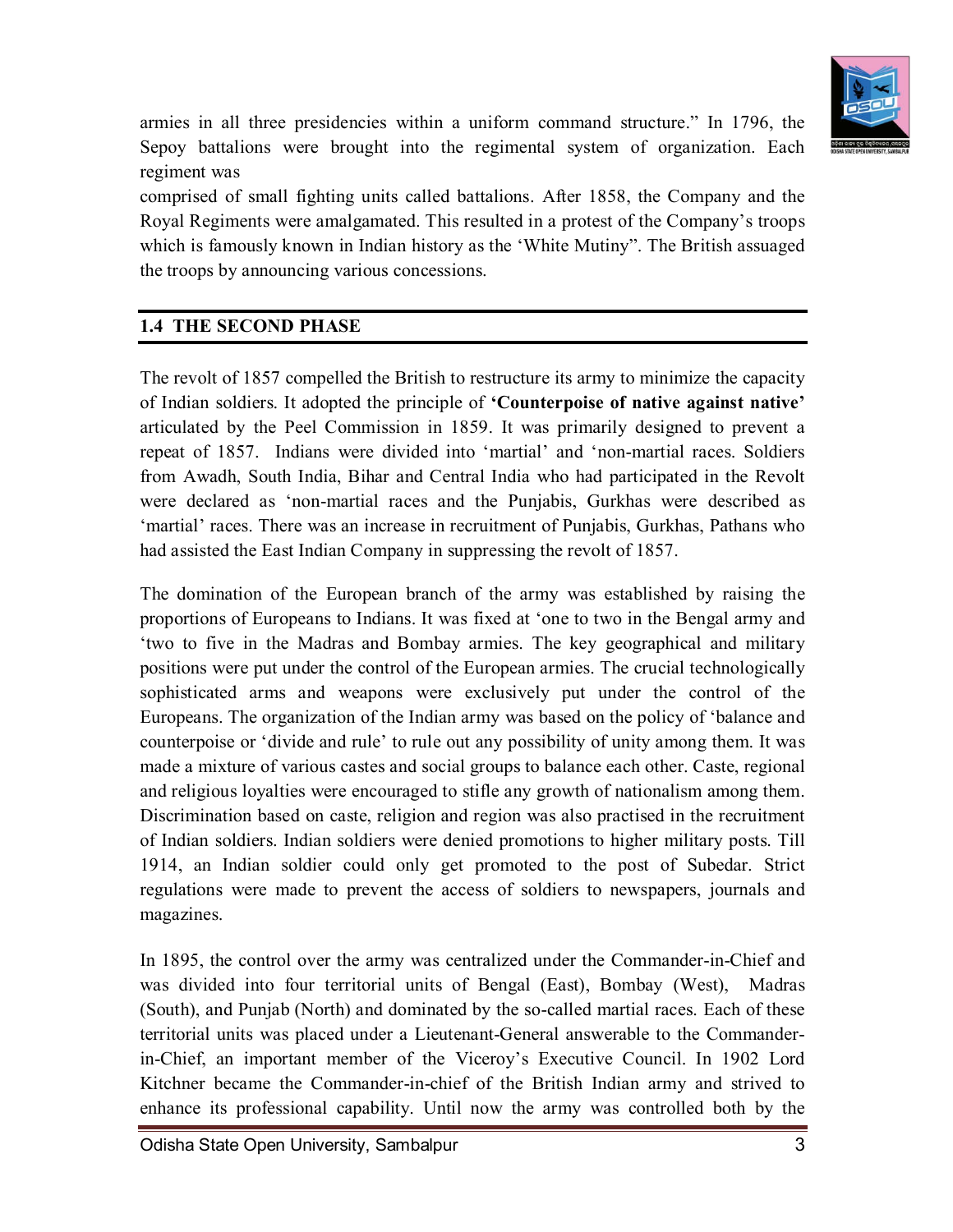

military member of the Viceroy's council and the Commander-in-chief. This dual control over the army was abolished by Lord Kitchner. In 1904, Lord Kitchner reorganized the Indian military forces into three army commands and nine divisions. This system was abolished in 1907 and the Indian army then was divided into two sections, the Northern and the Southern.

#### **1.5 THE THIRD PHASE**

The First World War exposed the drawbacks of the military organization in India which necessitated reforms after the War. The Indians were now given promotions to higher official ranks. Indian cadets were sent to the Royal Military College at Sandhurst for training. There were two main categories of officers in the Indian army viz., those holding King's Commission and those holding Viceroy's Commission. The latter were all Indians having a limited status and power of command. These were the Subedars, Jamadars, Havildars and Naiks who led the Sepoy unit link between the Sepoys and all the European officers. Indians were eligible for King's Commission since 1918 and got full authority over British troops

The Indian Territory was divided into four commands, subdivided into 14 districts. Each district contained a certain number of brigade commands. However, the Western command was abolished in 1938. The Indian Military Academy was established at Dehradun in 1932 following the recommendation of the military committee under the Chairmanship of Sir Philip Chetwode. It then functioned as a premier institution for the training of Indian officers. In 1939 the defence forces of India consisted of the Regular army (including units from the British army, the Auxiliary force membership of which was limited to Europeans, British subjects, the Territorial Force, composed of three main categories, provincial battalions, urban units and the University Training Corps Units, and the Royal Air Force from 1932. There was also the Indian State Forces, formerly the Imperial Service Troops, raised and maintained by the rulers of the States at their own cost and for State Service.

#### **1.6 THE POLICE**

The second pillar of British imperialism in India was the police established through the 'Mai-Baap' myth which helped the British imperialism to build a 'cultural hegemony. A two-tier police administration system existed in India under the Mughal rule. The Nazim or the Governor at the provincial level and the Faujdar at the district level were looking after the police administration during the Mughal period. It is called the 'Proto-Police' system under the Mughal rule. This system intended primarily to look after the land revenue collection and maintain law and order. After the decline of the central authority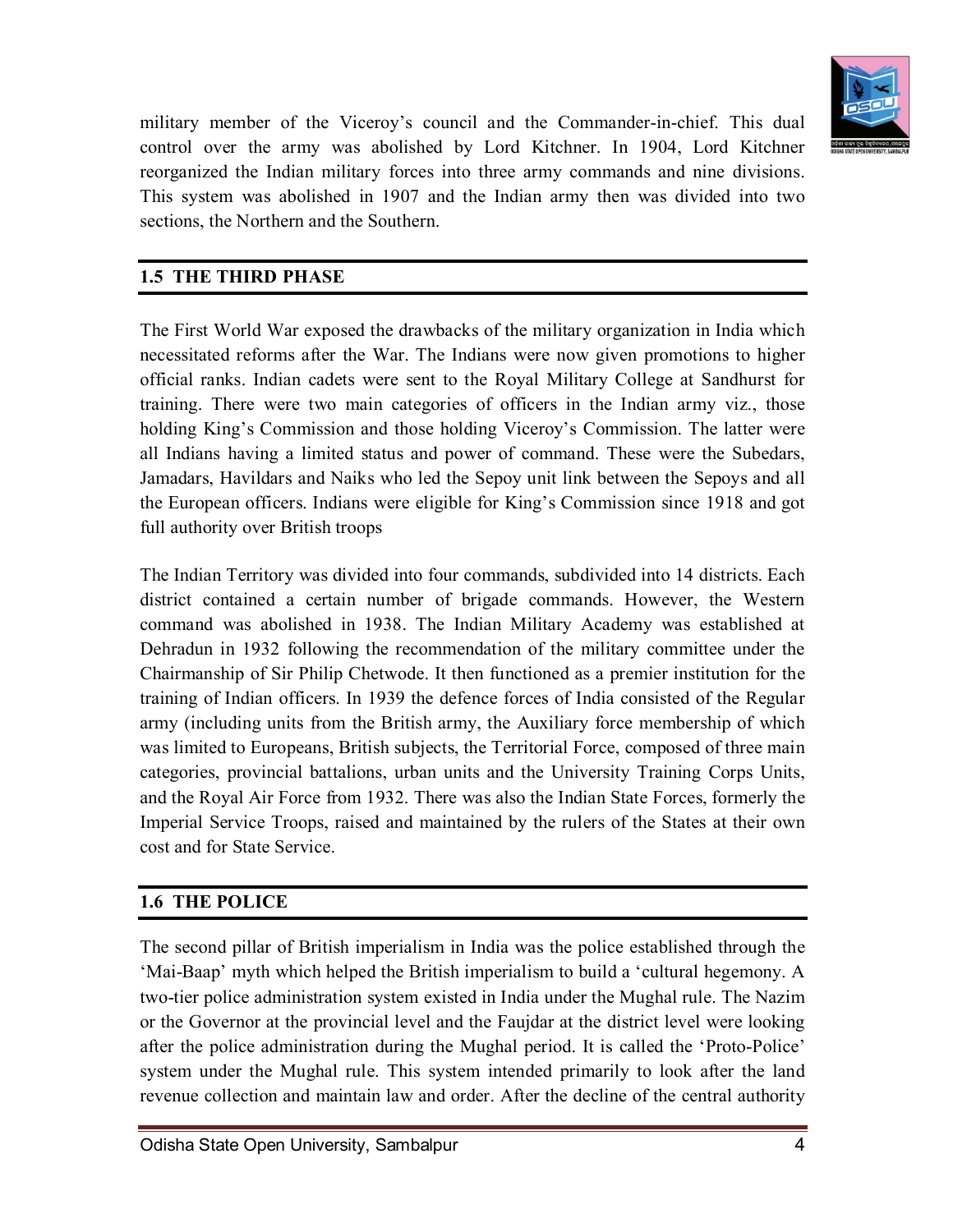

of the Mughals, this system largely moved into the hands of the Zamindars and the local landlords in the area and became more or less their private force.

## **1.7 FOUNDATION OF THE POLICE SYSTEM IN INDIA**

The private police system of India was struck off and the Zamindars were divested of their local responsibility by disbanding their militia. Lord Cornwallis replaced this precolonial system by introducing the Daroga system in 1792. Under this system, Circles or Thanas headed by Darogas were established. The Daroga became a direct instrument of Government operating directly under the control of the British Magistrate. The village watchmen were now brought under the control of the Daroga and made the servants of the Government. In the big cities, the old office of Kotwal was continued and a Daroga was appointed to each of the wards of a city.

In 1808, a separate civilian superintendent of police was appointed for the divisions of Calcutta, Dacca and Murshidabad and in 1810 for Patna, Benaras and Bareilly. He was to act as a coordinating agency to exercise control over a group of Magistrates. This function was later transferred to the Divisional Commissioners who were appointed under Regulation 1 of 1829.

#### **1.8 REFORMS AFTER 1857**

The Revolt of 1857 exposed the loopholes in the British police system. The British officials were searching for a general system of police based on two main considerations, efficiency and economy. A commission was appointed in the year 1860. The Commission recommended

- (a) The abolition of the military police as a separate organization and the constitution of the single homogenous force of city police.
- (b) The discipline and internal management of the police force were to be vested with an Inspector General of Police.
- (c) He was to be assisted by a District Superintendent of Police in each district.
- (d) The subordinate force below them was to consist of Inspector, Head Constables, sergeants and constables. The head constable will remain in charge of a police station and the Inspector of a group of police stations.
- (e) The village police were to remain an official apparatus.
- (f) No Magistrate of rank lower than the District Magistrate should exercise any police function.
- (g) The draft bill of the Commission was submitted on the pattern of the Madras Police Act (1853). This was passed into Act V of 1861.

The importance of the traditional cooperation of the community was thus completely discontinued and the responsibility of all police work was entrusted on regular police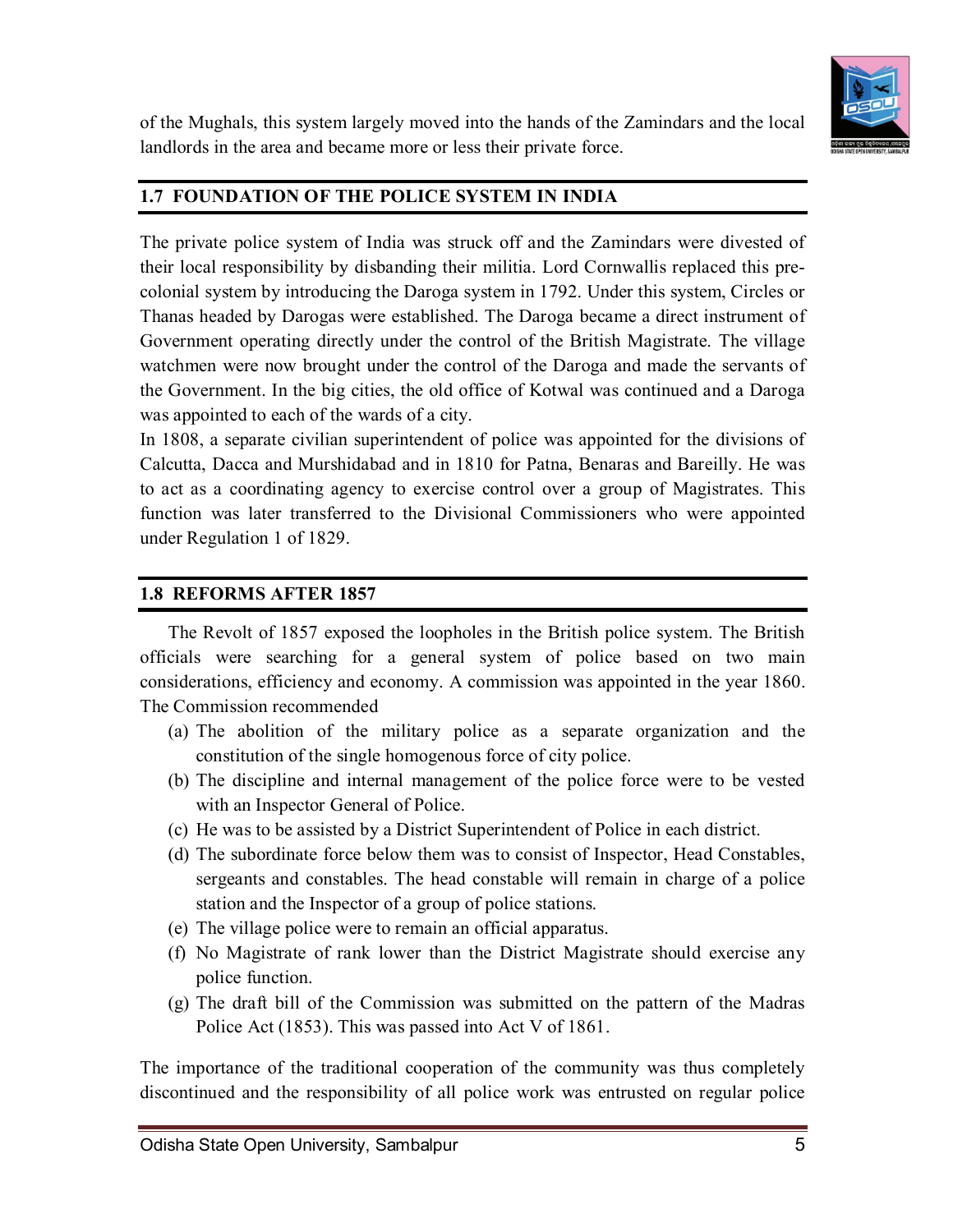

officers. Further, the Indians were excluded from all superior posts. The police were highly unsympathetic to the native population. They were not meant for the restoration of law and order to promote Indian interests. They wanted to restore law and order for the unending process of colonial exploitation and to superimpose the civilizational superiority of the British.

## **1.9 THE RURAL POLICE**

The self-perception of a civilized government involved the question of authority, which needed to be reinforced by effective means of control. Such a step appeared to be more necessary because the steady growth of 'crime' and the breakdown of 'law and order' directly interrupted the collection of revenue. An essential component of this emerging structure of control was the colonial police. After establishing a complete governmental monopoly over legitimate instruments of coercion, the colonial government established Thanas (police stations) headed by Darogahs. While this constituted the formal apparatus of control, other informal instruments were pressed into service as well. Although the Zamindars had already been di-militarised, they were still considered compellingly relevant to the needs of rural control. The government sought to use them to ensure a smooth collection of revenue at minimum administrative cost and maintenance of law and order to the extent necessary for the public safety of the Company.

Through the setting up of the Thanas, directly controlled by the authority, the countryside was linked up with the apex of the administration in a single chain of command. This was a decisive step towards the penetration of colonial authority in the interior. In exercising their authority within their jurisdiction, Darogahs had to take cognizance of the authority of Zamindars. Before the setting up of the Thanas, the Zamindars were the real local units of police administration in the countryside. But successive phases of demilitarisation, culminating in Cornwallis' Police Regulations, divested Zamindars of their military and police duties.

By Section XIII of Regulation XXII of 1799, village watchmen called the Chowkidars, were declared subject to the orders of police Darogahs. But upon the death or removal of any of them, the landholders were entrusted with the task of filling up subsequent vacancies. The landholders were required to communicate the names of the persons whom they may appoint as Chowkidars to the Darogah of the jurisdiction. Therefore, the Chowkidars were under dual control. On the one hand, section XIV of the aforesaid regulation spelt out the functions which they were required to perform as subordinate officers of police under the direction and control of the Darogahs. On the other hand, the Zamindars made them perform many unwritten services. Such services included helping the Zamindars in the collection of rent, disciplining refractory subjects, guarding the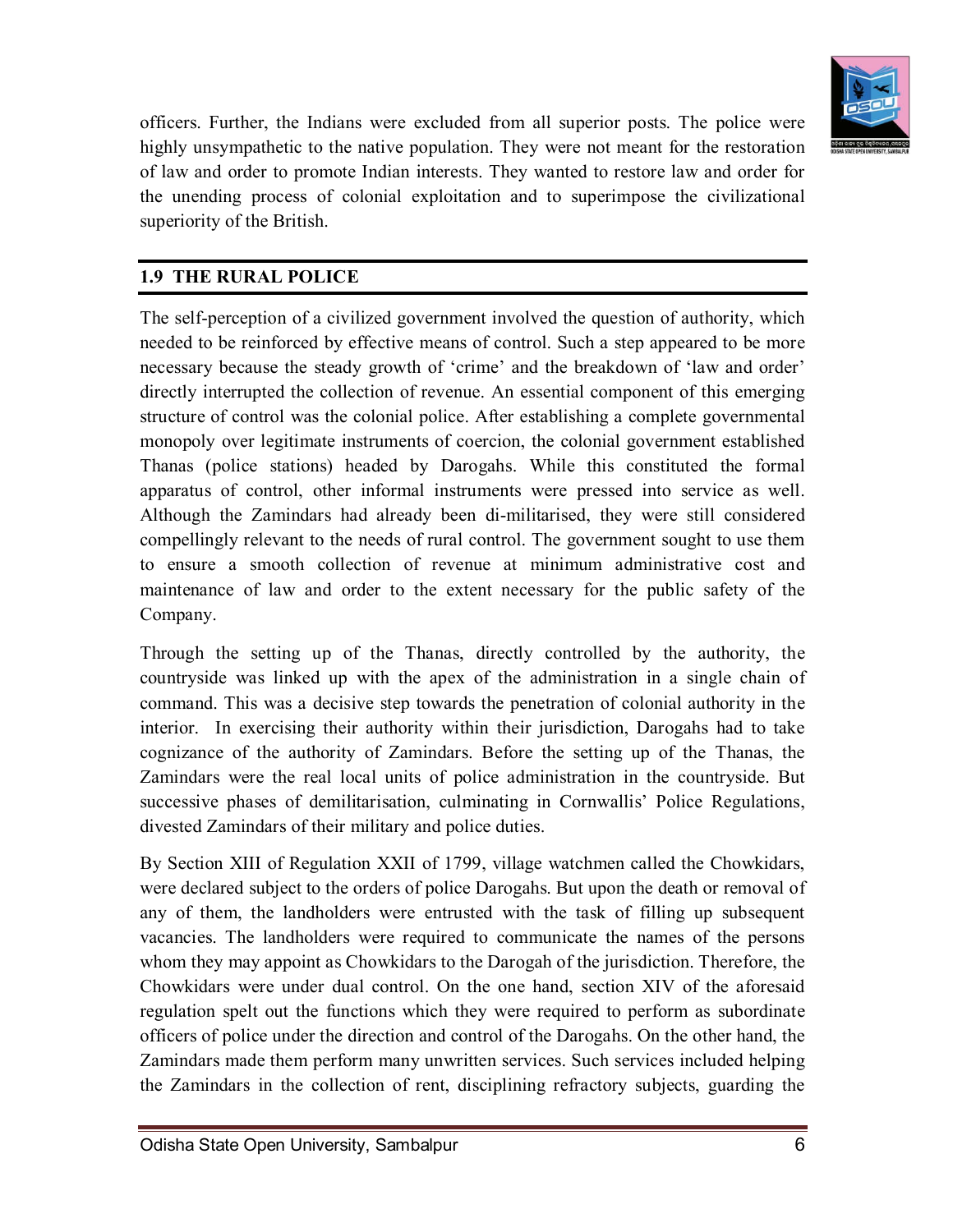

crop when gathered and stored, and carrying letters and so on. Consequently, the authority which the Darogahs invested over them became secondary and almost trivial. Statutory power over the tenants and vestigial authority over the Chaukidars gave the Zamindars some means of coercive control in the rural society.

#### **1.10 THE PRE-COLONIAL LEGAL MACHINERY**

The Mughal system of judicial administration was built on the twin pillars of the Faujdarand the Zamindari. It was the responsibility of the Zamindar to maintain law and order, administer justice, and collect land revenue in the rural areas. In urban centres, the Kazi'sKachcheri was the place for seeking justice where the Shariat law was followed in the trial and punishment of offences. The Nazim was to choose the cases which were to be transferred to the Kazi, and the Kazi was expected to obey the orders of the Nazim.The KotwaliChabutra was the place where people were bringing complaints of theft, assault and homicide. Kotwal exercised the primary judicial function and decided the cases which will be tried by him and which will be sent to the Kazi. Under the Mughal administration, maintenance of public order generally meant to contain its officials from ambitious forays outside their jurisdiction. It was designed to keep the various power centres within their limits. The process of dispensing justice was often arbitrary and the Mughal agencies adopted a punitive approach.

The foreign travellers during the 17th century have noted the various administrative abuses that the Mughal provincial governors were exercising. At the onset of the political anarchy and disintegration of Mughal sovereignty, the Mughal provincial governors attained autonomy and exercised their unregulated power. The establishment of British rule over Bengal and subsequently over India brought drastic changes in the process of judicial administration.

#### **1.11 THE NEW LEGAL MACHINERY UNDER THE COLONIAL STATE**

The colonial discourse of 'the rule of law' brought with it a new language of the social and the institutional. The new institutional form of law and its form of legal discourse remained deeply entrenched within a wide variety of highly visible organizational and socio-linguistic insignia of hierarchy, status, power and wealth, blatantly apparent within a colonial context of governance. Earlier there were multiple units with coercive power and moral authority to solve dacoity and other crimes. Lawlessness was not a major yardstick to measure the efficiency of the central rule. In contrast, the British strived to launch centralized anti-dacoit police forces and viewed their inefficiency as a measure of Raj's impotence. Thus the failure of the law and order was directly connected to the inefficiency of the State control, unlike the earlier practice. There was the necessity to evolve a new kind of state control, i.e. the prisons and penal measures and courts as the institutions of colonial control.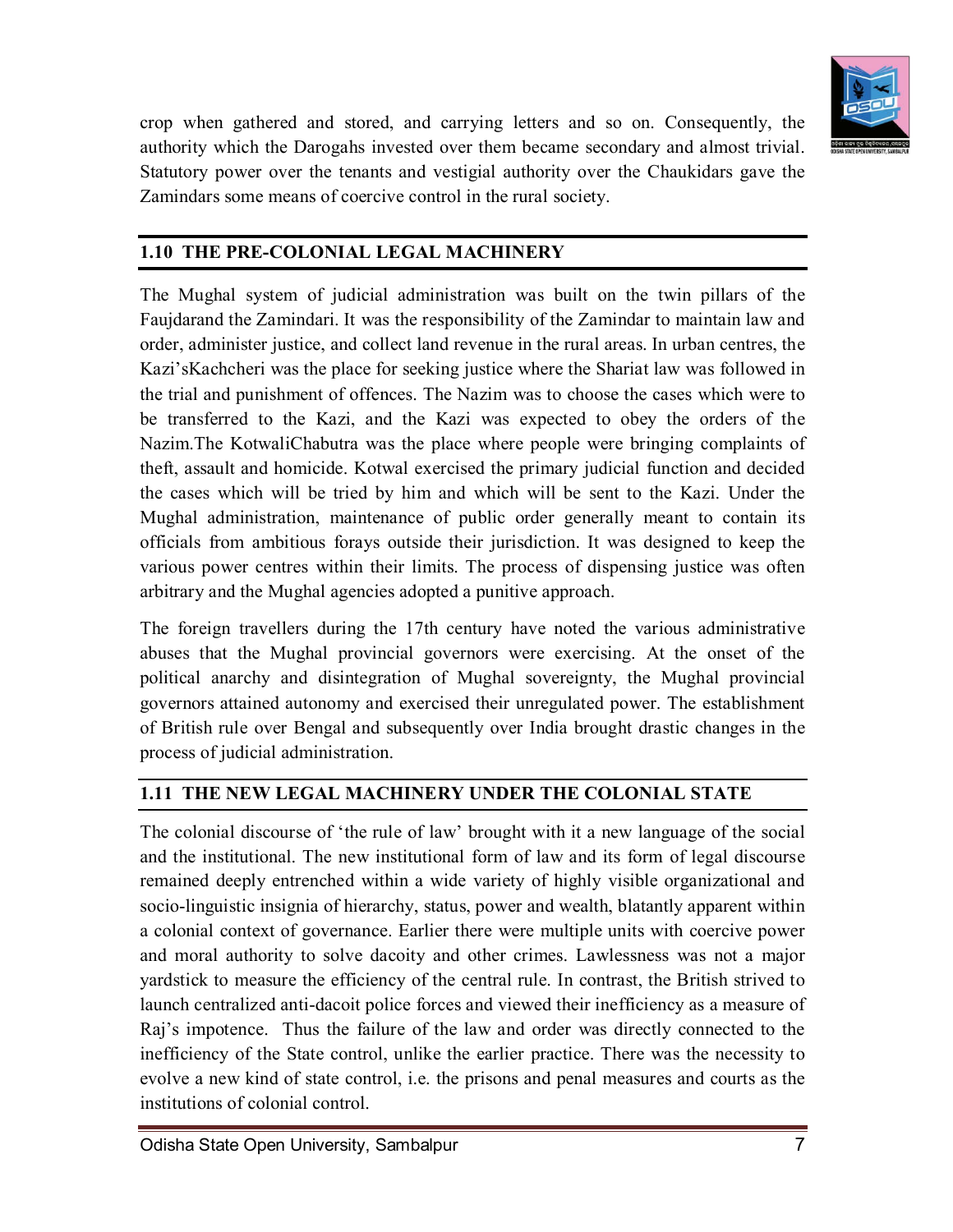

#### **1.12 REFORMS UNDER WARREN HASTINGS (1772-1785)**

Warren Hastings laid the foundation of judicial reforms in India. The Civil and Criminal cases were separated. The District DiwaniAdalats were established in districts to try civil disputes. These Adalats were placed under the Collector. The Hindus were tried as per Hindu Law and the Islamic Law was applied for Muslims in these Adalats. The appeal from District DiwaniAdalats lay to the SadarDiwaniAdalat. The SadarDiwaniAdalat functioned under a President and two members of the Supreme Council. The District FaujadariAdalats were set up to try criminal cases. They were placed under an Indian officer assisted by Qazis and Muftis. These Adalats were under the general supervision of the Collector. Muslim law was administered in FauzdariAdalats, appeals from District FauzdariAdalat lay in SadarNizamatAdalat headed by a Deputy Nizam assisted by chief Qazi and chief Mufti. Under the Regulating Act of 1773, a Supreme Court was established at Calcutta. It was to try all British subjects within Calcutta and the subordinate factories. It had original and appellate jurisdictions.

#### **1.13 REFORMS UNDER LORD CORNWALLIS (1786-1793)**

In his Minute Cornwallis wrote: "The multitude of criminals with which the jails in every district are now crowded, the numerous murders, robberies and burglaries daily committed and the general security of person and property which prevails in the interior parts of the country, are melancholy proofs of their having long and too generally existed. Having experience, therefore, the inefficacy resulting from all the criminal courts and their proceedings being left dependent on….we, ought not, I think, to leave the future control of so important branch of government to the sole discretion of any native, or indeed any single person whomsoever".

The judicial reforms introduced by Lord Cornwallis are famously known as the Cornwallis Code. Under this Code, the revenue and judicial administration were separated. It brought the European subjects under jurisdiction. It made the Government subjects answerable to the civil courts for actions done in their official capacity. It established the principle of equality and sovereignty of the rule of law.Under Lord Cornwallis, the District FauzdariAdalats were abolished. In its place, circuit courts were established at Calcutta, Dacca, Murshidabad and Patna. The Circuit courts had European judges and were to act as courts of appeal for both civil and criminal cases. The SadarNizamatAdalat was transferred to Calcutta and was put under the Governor-General and members of the supreme council assisted by chief Qazi and the Chief Mufti. The District DiwaniAdalat was now designated as the District Court and placed under a district judge. The Collector was now responsible only for the revenue administration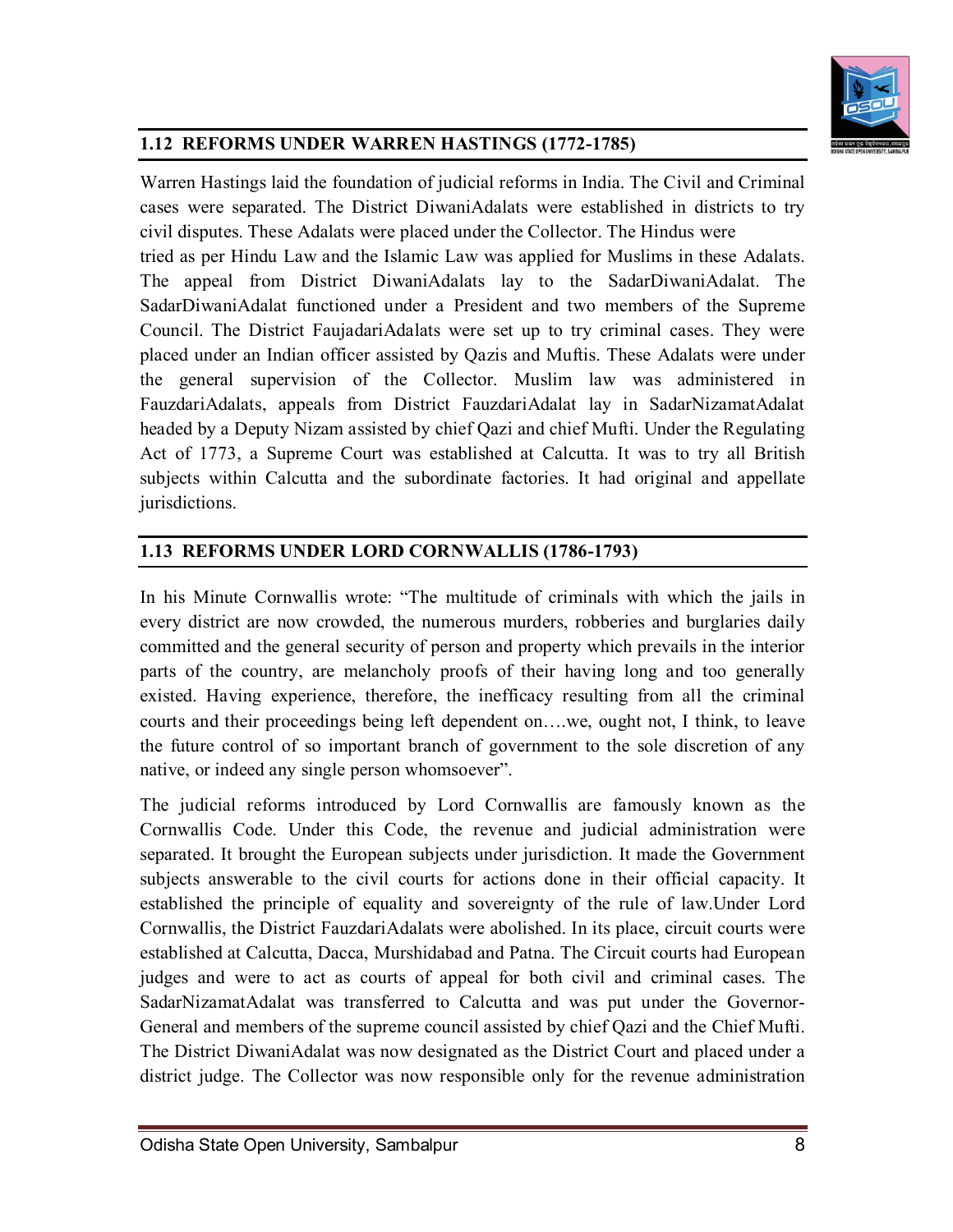

with no magisterial functions. A gradation of civil courts was established in the following manner:

> Munsif Courts under Indian officers Registrar's Court under a European Judge District Court under the District Judge Four Circuit Courts as Provincial Courts of appeal SadarDiwaniAdalat at Calcutta King-in-Council for appeals of 5000 pounds and above

#### **1.14 REFORMS UNDER WILLIAM BENTICK (1828-1833)**

Under Lord William Bentick, the four Circuit Courts were abolished and their functions were transferred to Collectors. The Collectors were placed under the supervision of the Commissioners of revenue and circuit. SadarDiwaniAdalat and SadarNizamatAdalat were set up at Allahabad for the convenience of the people of Upper Provinces. So far Persian was the official language in courts. Now vernacular languages were also allowed to be used and in the Supreme Court,the English language replaced Persian. He appointed the Indian judges in lower courts. In 1834, a Law Commission was set up under Macaulay for the codification of Indian laws. As a result, a Civil Procedure Code (1859), an Indian Penal Code (1860) and a Criminal Procedure Code (1861) were prepared.

## **1.15 LATER DEVELOPMENTS**

The Revolt of 1857, forced the British to give a fresh look to the legal system of the State. A separate organization was created at this period to deal with thuggish and dacoity which had become rampant. The Army came in more intimately in Police work after the revolt of 1857. A Police Commission was appointed by the Government of India in 1860 to inquire about the entire gamut of Police Administration and based on their recommendation; the Indian Police Act was framed. Under this Act, the administration of

Police were placed in charge of a European Superintendent under the general control and direction of the District Magistrate. Under the 1853 Charter Act, the East India Company appointed a commission to plan for the creation of High Courts in India. The Indian High Courts Acts was passed in 1861 and High Courts were established in Calcutta, Madras and Bombay. The SadarDiwaniAdalat and the SadarFouzdariAdalat were abolished. The appeal from the High Court's lay before the judicial committees of the Privy Council situated in London.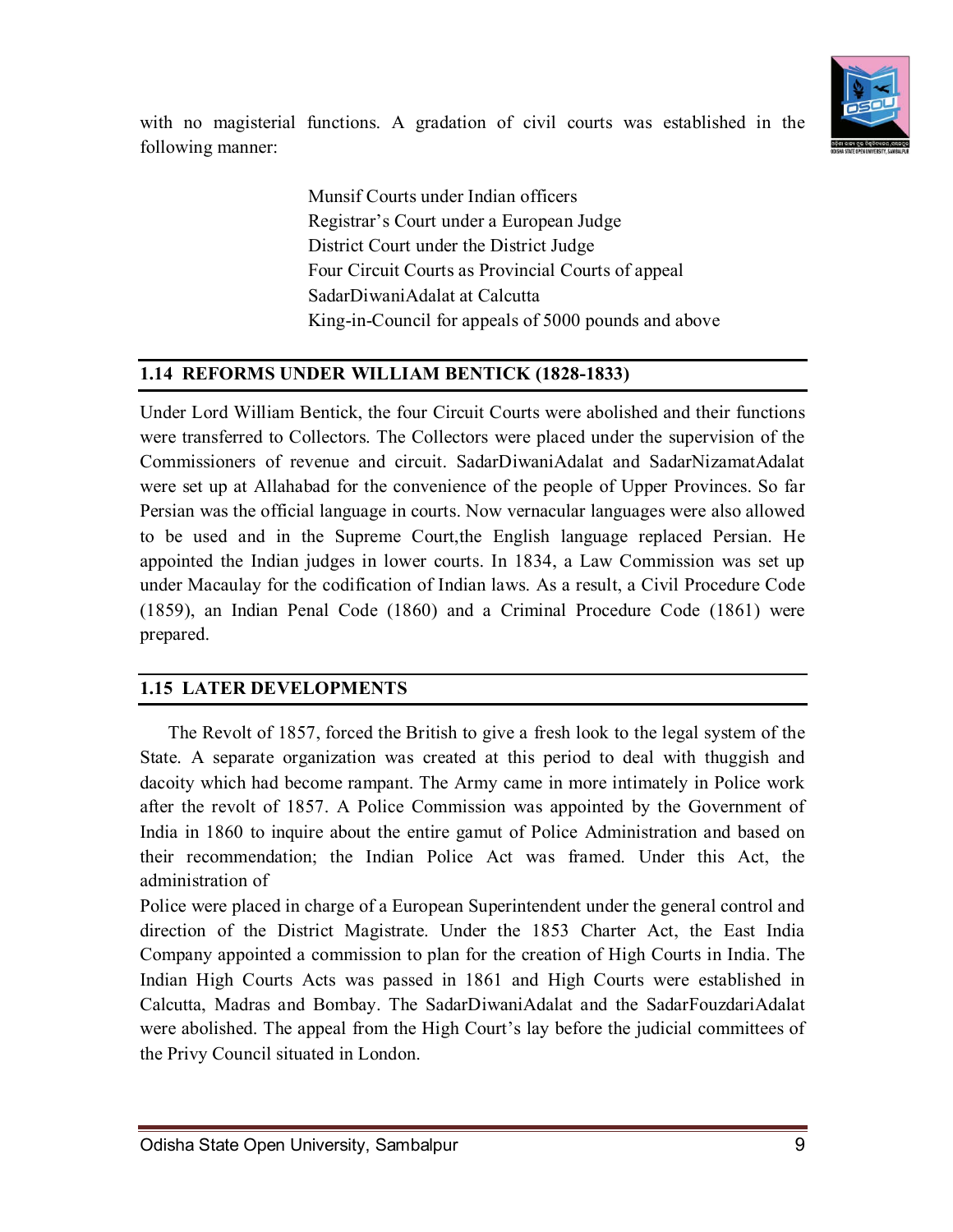

The Criminal administration was reorganized in the post-1857 era. The various criminal laws including the Criminal Procedure Code (1882), Indian Penal Code (1860), Indian Evidence Act (1872) and the Indian Arms Act (1878) were promulgated. Thus a uniform legal system transgressing caste, creed and religion was established in India and the Islamic system of justice was abandoned.In 1860 it was decided that the Europeans can claim no special privileges except in criminal cases and no judge of Indian origin could try them. In 1883 Lord Ripon, the then Viceroy of India proposed a bill to allow the Indian magistrates to try the British subjects. This bill was known as the Ilbert Bill which received severe criticism in the official circle. The controversy over the Bill strained the relationship between the British government and the Indian people. The Indian middle class strictly voiced its concern and demanded the complete separation of the judiciary and the executive which was one of the goals of the Indian National Congress established in 1885.In 1911, three more High Courts were established at Patna, Lahore and Rangoon. The Government of India Act of 1935 provided for the establishment of a Federal Court which was set up on  $1<sup>st</sup>$  October 1937. It consisted of one chief justice and 6 judges to be appointed by the Crown. It was to settle disputes between governments and could hear appeals from High Courts. Sir Maurice Gawyer became the first Chief Justice of India. The final appellate authority of the Privy Council was kept intact.

The British legal system established the rule of law machinery in India. It codified the laws which replaced the religious and personal laws of the native Indian rulers. It also brought the European subjects under the jurisdiction and made the Government servants answerable to the civil courts. However, the judicial system became more and more complicated and expensive. It had many loopholes which could be manipulated by the rich or the people in power. There was ample scope for false evidence and deceit. The judicial process was lengthy which delayed justice. Courts became overburdened as litigations increased. The European judges were not familiar with the Indian usages and traditions which further complicated the process.

#### **1.16 CONCLUSION**

The reorganization of the army, police and legal system in India under the British Raj marked a pronounced departure from the pre-colonial setup. The police gradually succeeded in curbing criminal activities such as robbery, dacoit as well as suppressing the national movement. The military was organized on modern lines which helped to safeguard the British Empire in India as well as checked the growth of nationalist feelings among soldiers. The judicial system supplemented the army and police and established the superiority of the western judicial jurisprudence. Together they succeeded in legitimizing British rule and strengthening British imperialism over India.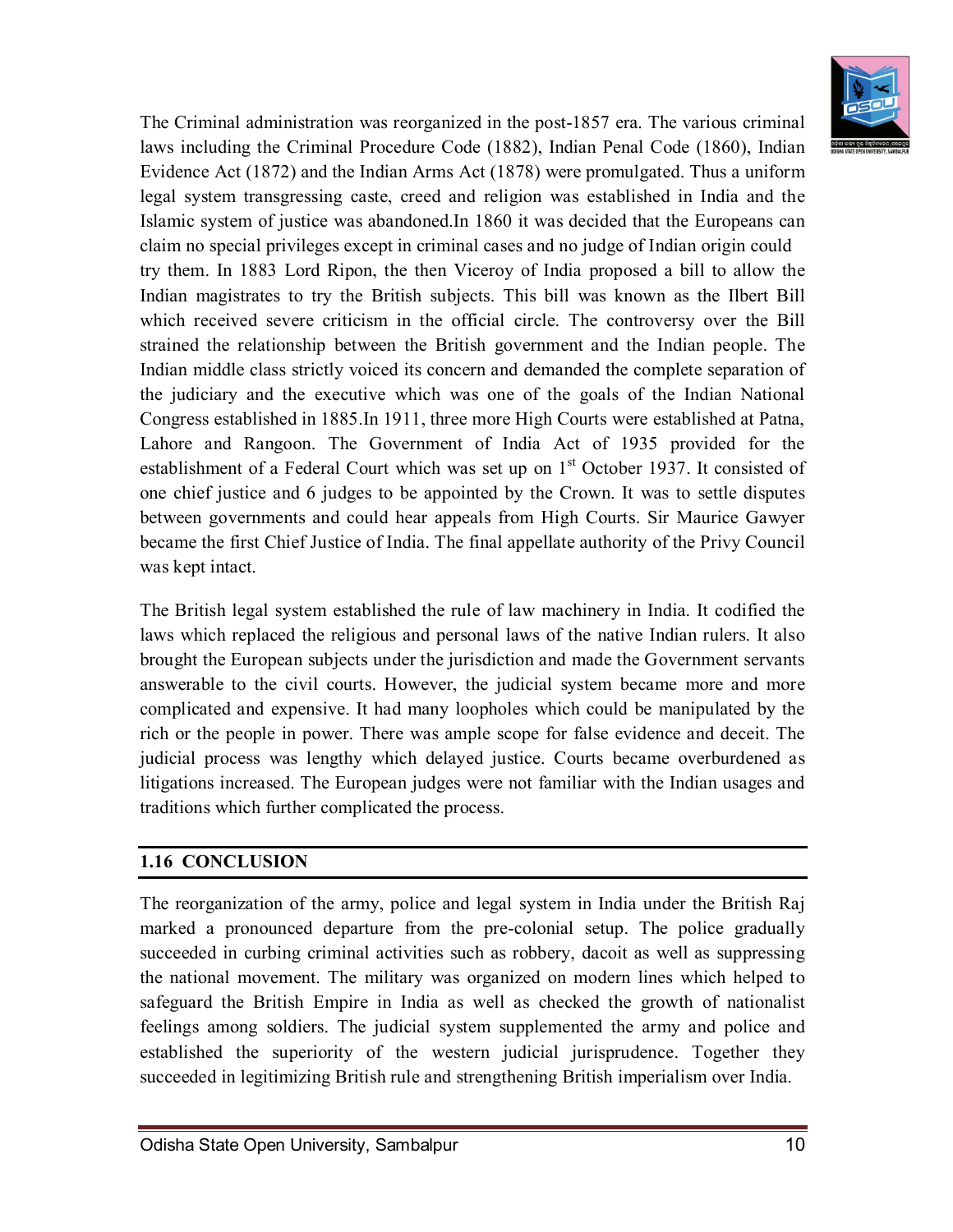

#### **1.17 CHECK YOUR PROGRESS**

- 1. What was the Cornwallis Code?
- 2. What was the Martial Race Theory?
- 3. Who were the Martial Races as per the British Raj?
- 4. What was the 'White Mutiny'?

#### **1.18 LET US SUM UP**

- The army, police and the judiciary served as three important components to lay the foundation of British Imperialism over India on a firm footing.
- The British government followed the divide and rule policy in army recruitment and intentionally kept the Indians divided based on caste, religion and region.
- The colonial state organised the police system in a chain of command and connected the interior parts to the central power, thus establishing order from top to down.
- The legal machinery of the British Raj supplemented the army and the police in developing a surveillance society and securing absolute power of the British over the Indians.
- All these three components were organised and systematized to ensure the smooth collection of land revenue as well as the maintenance of law and order crucial to the sustenance of British imperialism over India.

#### **1.19 KEYWORDS**

**Shariat**: Islamic law based on Koran and the teachings of the Prophet

**Qazi**: A judge in Islamic law

**Mufti**: A legal professional in Islamic law

**Subedar**: An Indian officer in the British Military forces in India.

**Nazim**: Provincial governor under the Mughal rule

**Kachheri:** a place for public business, a court, an office.

**Diwan**: Officer in charge of revenue collection and maintenance of law and order in

Mughal India.

**Thana**: Police Stations

**Faujdar**: an officer maintaining law and order in Mughal India

Kotwal: responsible for maintenance of law and order in cities.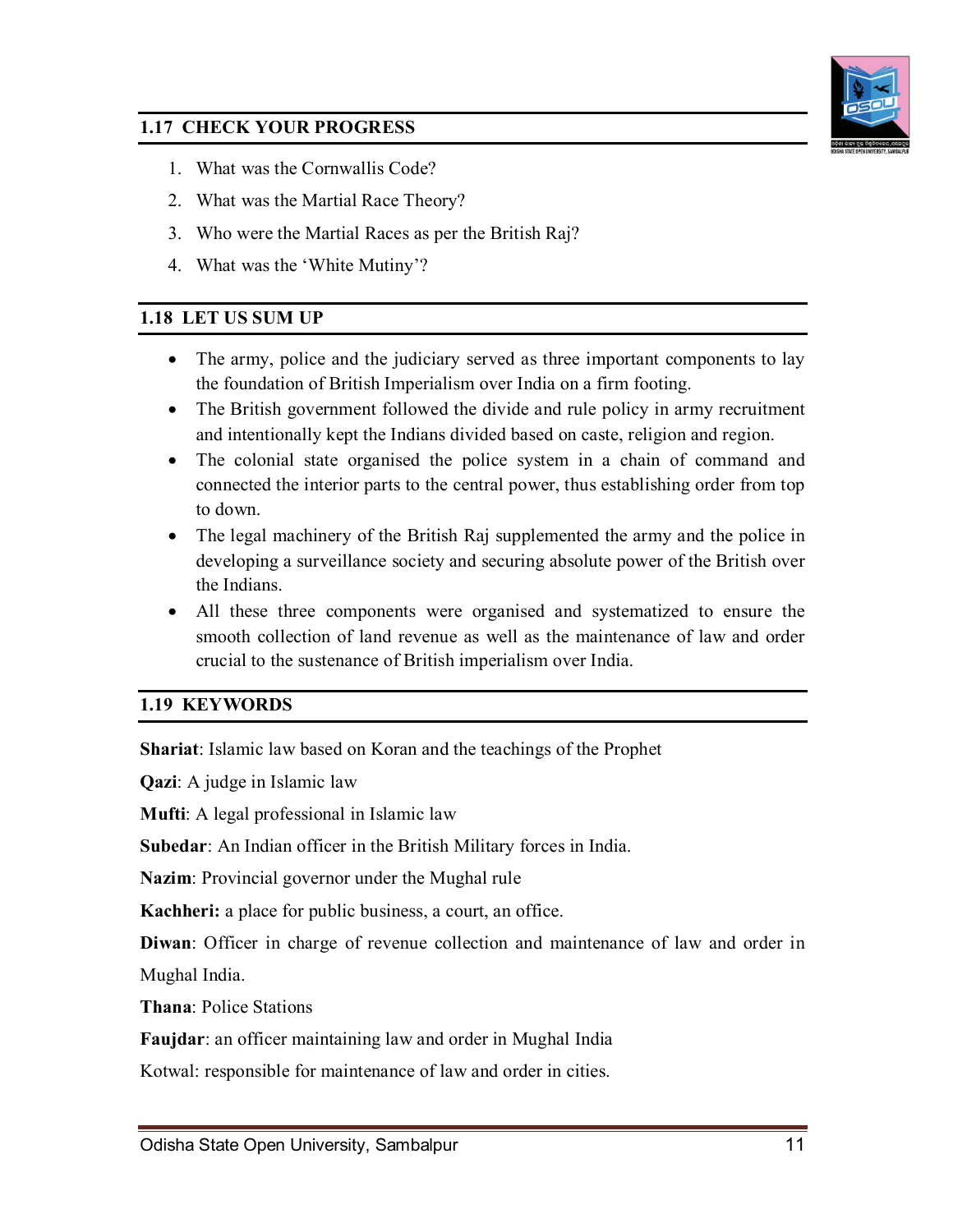

## **1.20 SUGGESTED READINGS**

- 1. Bipan Chandra, et al.,"India's Struggle for Independence", 1988,Penguin Publications, New Delhi.
- 2. B.S. Cohn, "Colonialism and Its Forms of Knowledge: The British in India", 1996, Princeton University Press.
- 3. Michael, Foucault, "Power/Knowledge: Selected Interviews and Other Writings, 1972- 1977", 1980, Pantheon Books, New York.
- 4. M. Mukharjee,"India in the Shadows of Empire: A Legal and Political History, 1774-1950", 2010,Oxford University Press, New Delhi.
- 5. Sumit Sarkar, "Modern India, 1885-1947", 2008, MacMillan.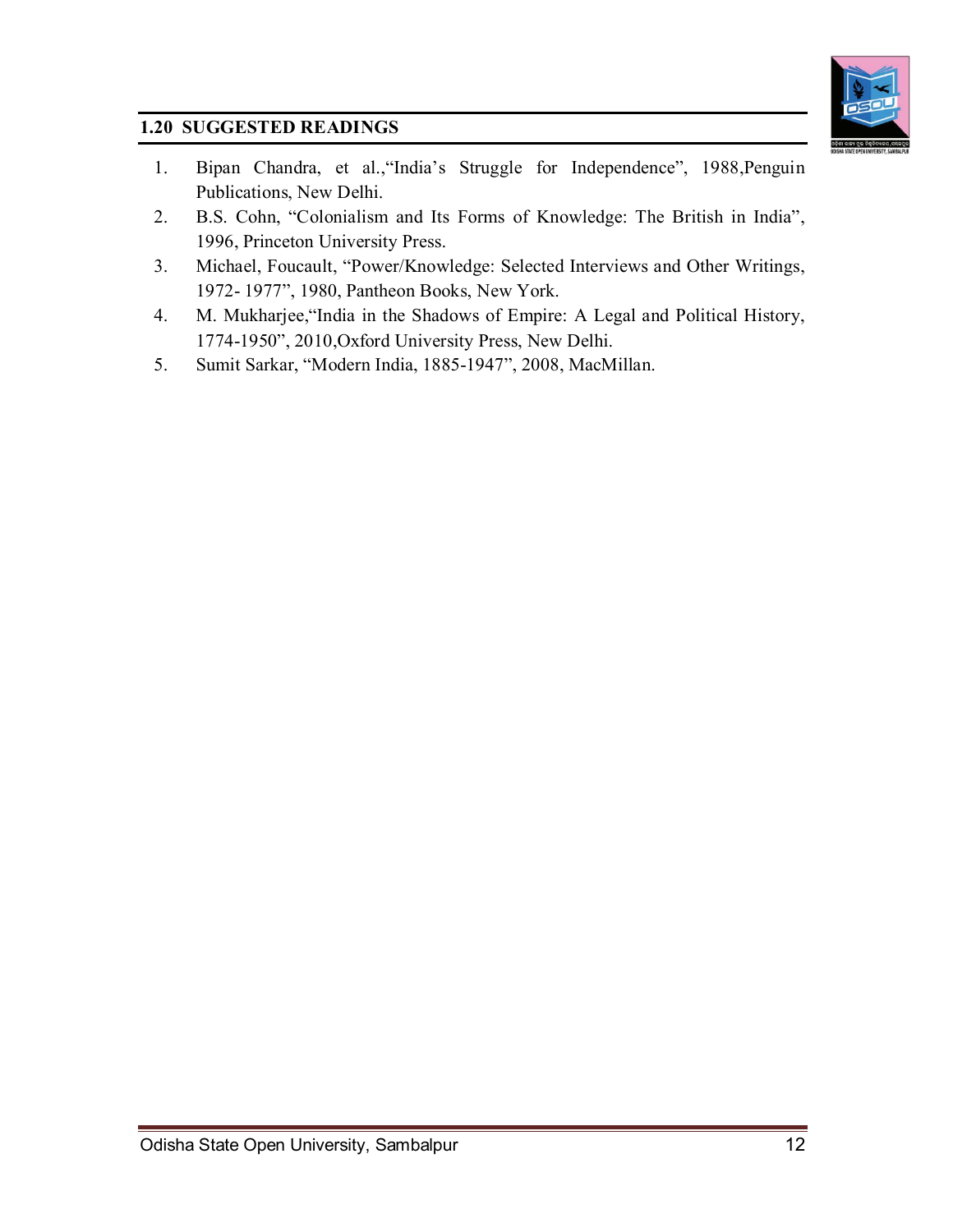

# **UNIT-2 IMPERIAL IDEOLOGY: ORIENTALISM AND UTILITARIANISM**

#### **Structure**

- 2.1 Learning objectives
- 2.2 Introduction
- 2.3 Imperial ideology
- 2.4 The Early Image of Britishers towards India
- 2.5 Orientalist approach of Warren Hastings
- 2.6 Sir William Jones
- 2.7 Institutionalising Orientalism
- 2.8 Trend of Evangelicalism
- 2.9 The Idea of Improvement
- 2.10 The Utilitarianism
- 2.11 Question on Law
- 2.12 Question on Land Revenue
- 2.13 Progressive vision for India
- 2.14 Conclusion
- 2.15 Summary/ Points to remember
- 2.16 Check your Progress
- 2.17 Model Questions
- 2.18 Suggested reading

## **2.1 LEARNING OBJECTIVES**

After going through this Unit, you will be able to know-

- Explain the ways in which the British perception of India was being shaped.
- Understand how the British perception about India changed over the years.
- Describe the changes brought out by warren Hastings and other Governor General.
- Know regarding the institutions set up for the spreading Indian culture.
- Understand the application of utilitarian ideas in India by James Mill.

#### **2.2 INTRODUCTION**

The attitudes of British attitudes towards India were never static and they differed both in times and in place. Their ideas also differed from individual to Individual in different point of time. As British sought to terms with the existence of their new dominion, British drew upon a range of ideas that had for a long time shaped their views of themselves. The expansion British Empire in India brought the company official into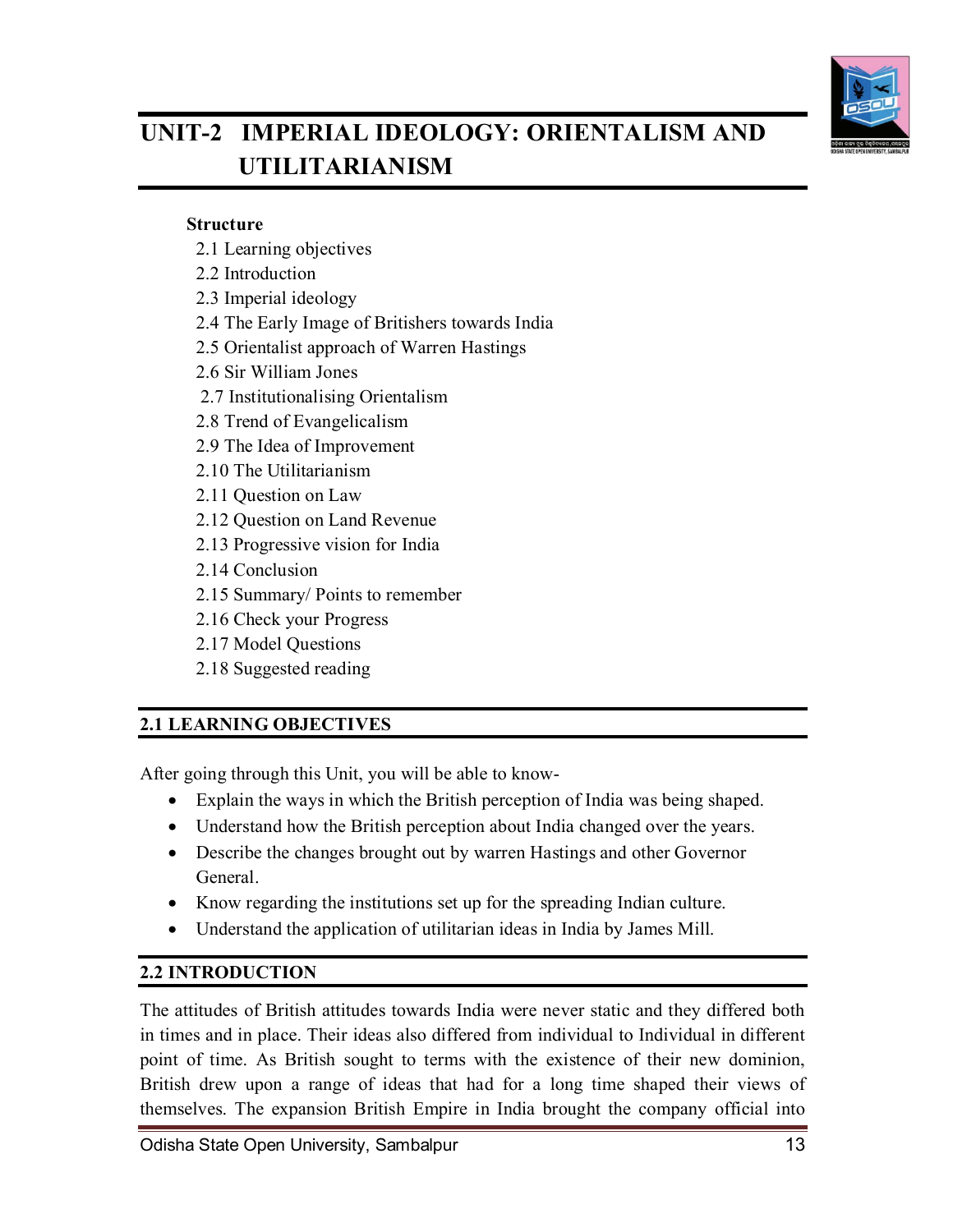

contact with n a number of Indian people. It informed the European rulers of the customs and laws of the land for the purpose of assimilating them into the subject society for more efficient administration. In due course of the time they sought to understand the thoughts, ideas and culture of this land and develop a British Indian thought.

## **2.3 IMPERIAL IDEOLOGY**

It was in first part of  $19<sup>th</sup>$  century the feeling of patriotism developed among the Britishers. Their love for nation was reflected in the form of glories of having territorial possessions. Often they defined themselves much civilized and started a civilizing mission in all their colonies. They adopted rational ideas and exercised it in the colonies they possessed to have their imperial vision. So far the ideology of Britishers towards India is concerned; they wanted certain reforms in the existing socio- political trends being inspired by the intellectual and political cross current of European nations. Since the time of Robert Clive civil affairs of India was under the control of English East India Company. Hence a number of company officials were actively engaged in administration. So to say there was Anglicization of the administrative structure in India. This Anglicization structure and their rule India brought a radical change in administrative mechanism. Indian society also experienced a qualitative structural transformation during British rule under the influences of contemporary European polity-economical and philosophical ideas carried away through colonial network, led it on a new and different path of development. British rule initiated some of the basic changes in social physiognomy of Indian society, though to sub serve its own interest.

## **2.4 THE EARLY IMAGES**

The very early images of India in the British mind were in terms of their own Western experience and their travels in the great voyages of discovery. The early travelers to India, Edward Terry and John Ovington described the Mughal rule in 1689 'yet another example of Muslim despotism'. The early British, who had read about the Ottoman and Persian empires in the great traveler Bernier's writings, seem to have felt that a closer study of the Mughals would tell them very little that they did not know. It was believed by people like Sir William Temple in the classical age, that Lycurgus and Pythagoras had been taught by the Indians. However this impression of India in 17th century did not continue and Britishers noticed the degeneration of Indian culture in the second half of 18<sup>th</sup> century. When they came into contact with various communities of west coast of India, they detected various evil matters prevailing in the society. Thus many British intellectual and scholars took keen interest to study the glorious past. The scholar like Sir William Jones Preferred to know Indian culture and tradition and worked for the revival of the glorious past.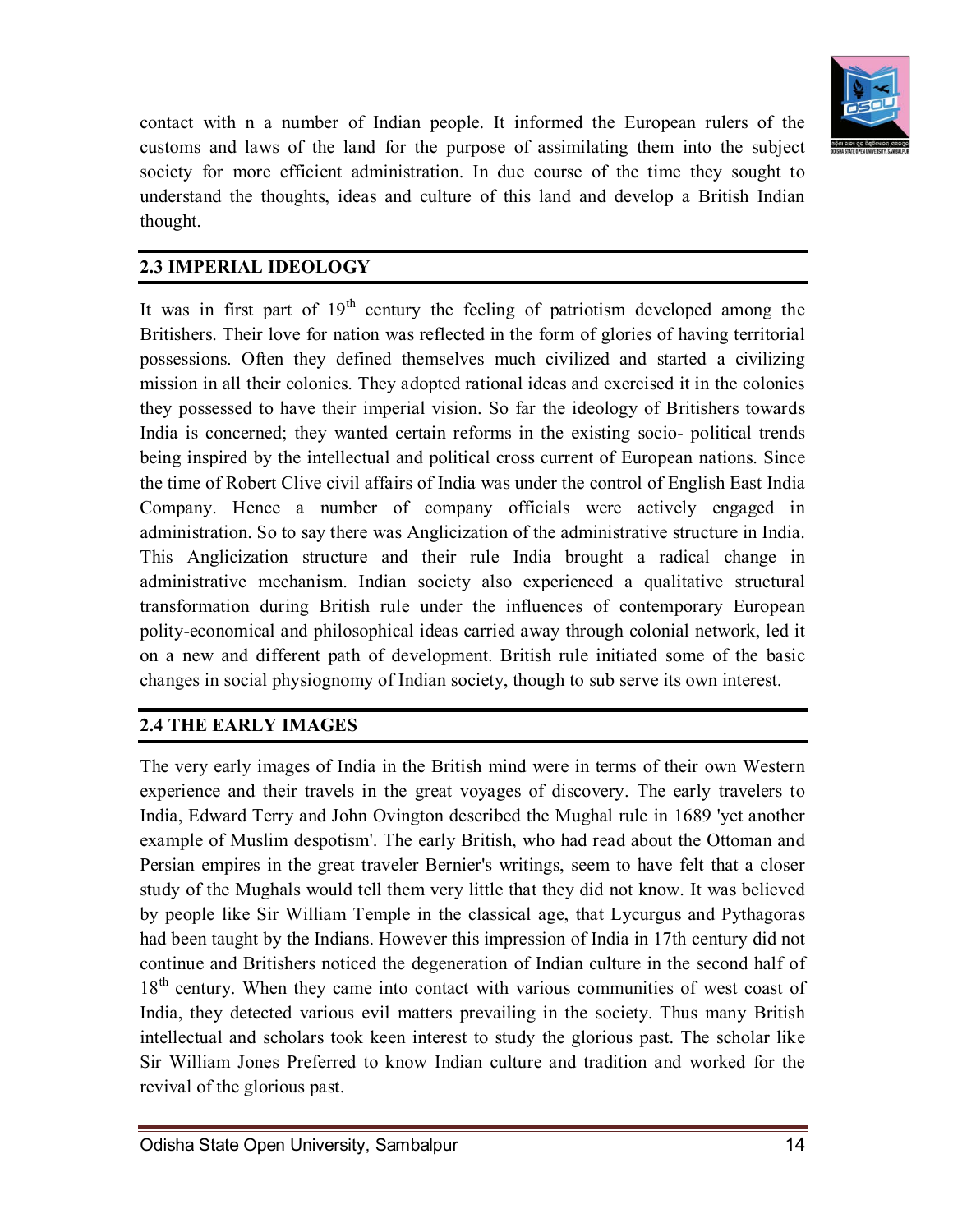

## **2.5 ORIENTALIST APPROACH OF WARREN HASTINGS**

The British perception of decayed system had made an impression that the culture and tradition had degenerated in  $18<sup>th</sup>$  century. At the same time the early British authority were well acquainted with vibrant cultural past of India. It was realized that to run the administration in India smoothly a thorough knowledge of India's past highly essential. So the then governor general Warren Hastings made a sincere effort to study the past glory of this nation as well as communicate this in the western countries. To materialize his ideas, he recruited a band of staunch and dedicated administrators from Britain. He took some initiatives to work towards setting up of institution of learning which would acquire the knowledge of India's glory and then convey it to those who would be involved in the project of administering India. Such approach of Warren Hastings was called as Orientalist approach. The policy of Orientalism adopted by Hastings was reflected in his administration. The cardinal principle he adopted was that the conquered people should be ruled by their own laws. Keeping this principle in view, Warren Hastings adopted reverse acculturation and assimilating Indian thoughts, custom, and laws in the administration. Besides, he asked the British administrator to acquaint them with knowledge of India's society, culture, tradition and laws. Hastings had also a unique political vision. Therefore, he set up institutions to acquaint the company servants with Indian tradition. The intention behind the Orientalist approach into the administration was to bring a rhetoric love towards colonial rule among the Indians. Hastings was never in favor of implementing English way of administration in India. He wanted to reconcile British rule with the Indian institutions. Subsequently, an in depth analysis of literature and laws of Indians were made. In addition to this, intensive investigation of Dharmashastra was carried out by British scholars to draw up a list of religious and customary laws. One of the Lieutenants of Warren Hastings name Halhed had compiled a set of religious law called "Gentoo laws" from different religious texts of our country. It was expected that application of this Gentoo law would bring political stability in the country and would help in reconciliation with native Indians.

#### **2.6 SIR WILLIAM JONES**

The Orientalism vision was not only confined to Warren Hastings alone. Sir William Jones, an English jurist was also in favor of Orientalism. He took keen interest to rediscover the past glory of India. He not only understood the language and customs of Indians but also made scientific study on the Indian antiquities. After studying India's antiquity he compared it with Classical west. He also studied Indian languages to restore to the Indians their own forgotten culture and legal system. He also tried to establish a linguistic similarity between Sanskrit, Greek and Latin claiming the origin of these language form Indo-European family. He glorified the Indian culture and also set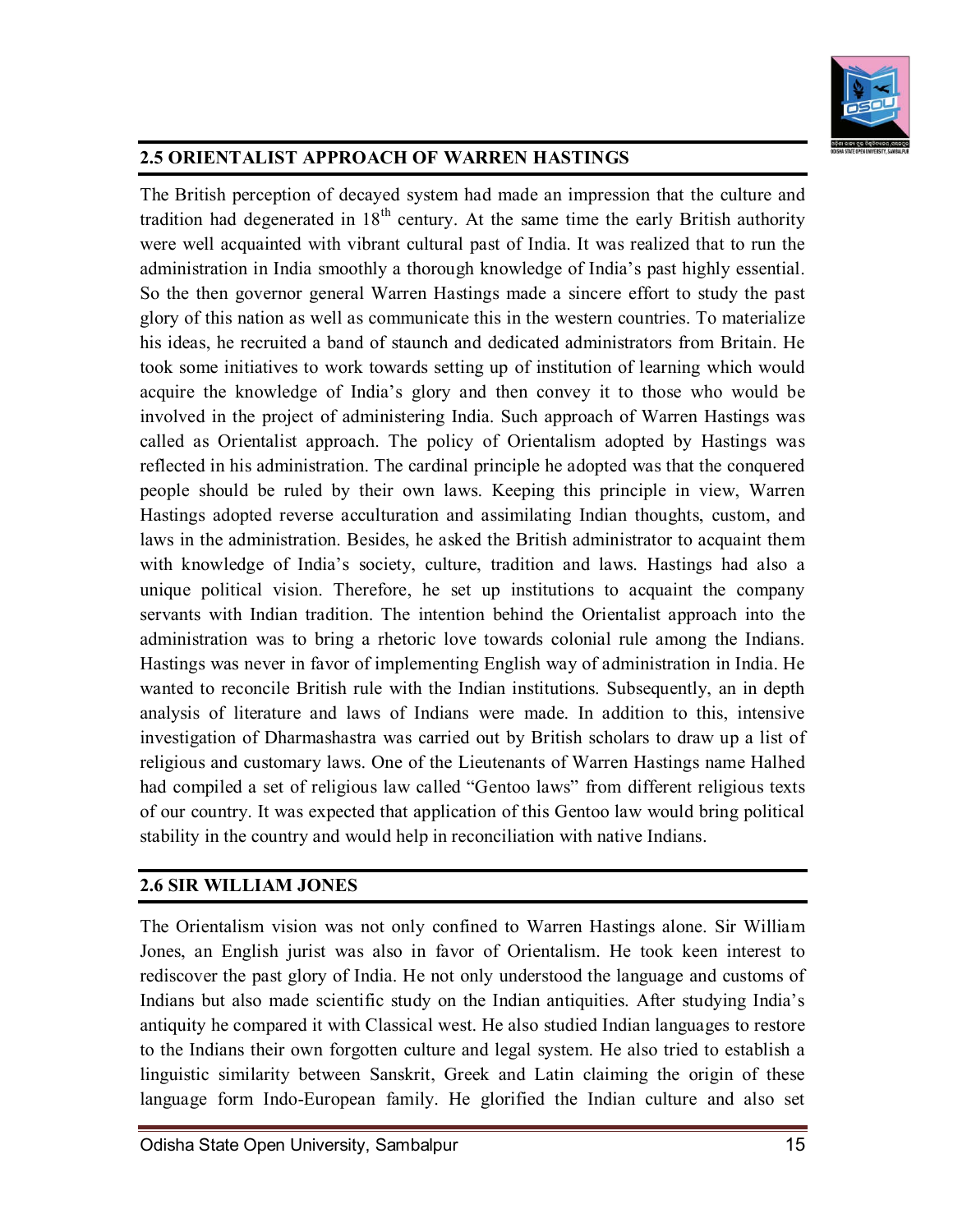

himself the task of making India more intelligible to British. He was well aware that Britishers alone cannot run the administration in India perfectly without understanding the custom and tradition of Indians. Jones had taken initiative to set up an institution to have a scientific study of India's past and established the Asiatic society of Bengal in 1784 A, D. The Society was formed for the purpose of unearthing knowledge about Asia and outside Asia. This society employed many dedicated individual who carried out the oriental research. Some of the notable members of this institution were Charles Wilkins and Alexander Hamilton. The then governor General Warren Hastings's idea and William Jones idea coincided. As a result this society received full blessing of Hastings to uplift itself. A sincere study on socio-political, religious, and linguistic study of India was made by Asiatic society of Bengal. Scholars from this society got many Indian classics translated into English and these translations introduced Indian culture to the western world. William Jones himself translated Manusmriti, Abhijanana-sakuntalam and many Sanskrit works into English. He was the first person to declare Sanskrit as the scientific knowledge to the western world. Sir Charles Wilkins also translated Bhagvat gita into English in 1785 and Hitopadesa in 1787 A.D. thus Asiatic society contributed in a major way for spreading Indian culture by translating Persian and Sanskrit works as well as the puranas. The members of the society deeply studied Indian society, culture and religion and published numerous articles in European nations glorifying India's past.



 **Fig-1 Warren Hastings Fig-2 sir William Jones**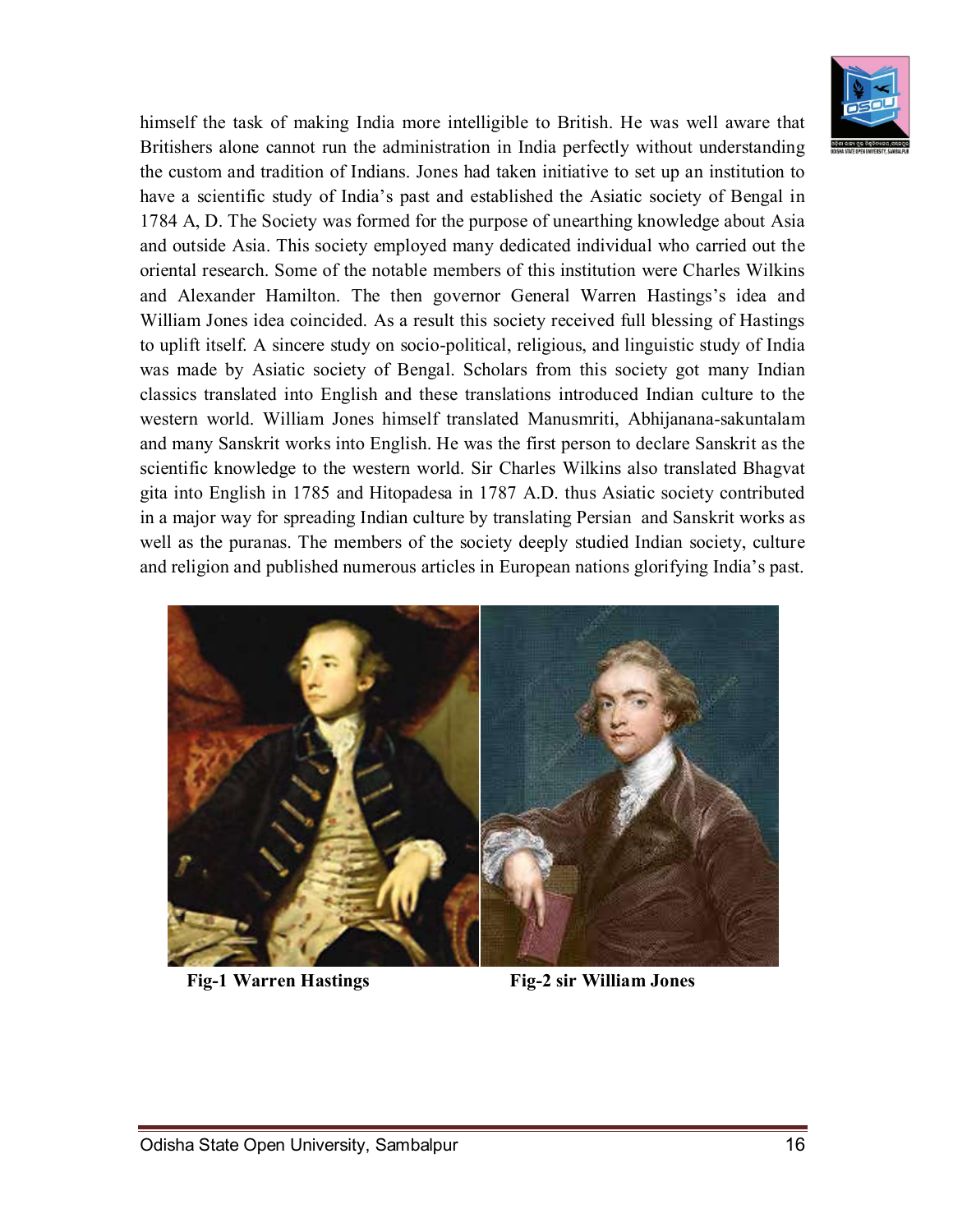

## **2.7 INSTITUTIONALISING ORIENTALISM**

The desire of rediscovering the glorious past of India gradually subsume to the practical needs of the British rule. To achieve the administrative goals, Warren Hastings took several measures. Firstly, he set up many institutions for inculcating Indian thoughts among the Britishers. During his time institution like Calcutta Madrasa and Asiatic society of Bengal were set in 1781 and 1784 A.D respectively. Later on in 1794 the Sanskrit college in Banaras was established by British government. All the institutions were set up for promoting the study of Indian languages and scriptures. Subsequently, another governor general lord Richard Wellesley had also set up a college called Fort William College at Calcutta in 1800 A.D. It was set for the purpose of studythe Indian language so that the future administrator could take on the task familiarising themselves with the vernacular of the common people. The students' were taught Persian language as well as the Indian languages. Persian language was taught to them because it was used as a language for maintaining official record and running day to day business. In different parts of the country Indian native rulers used this Persian language as their court language too. The courtiers of the regional rulers were well versed in this language and cultural life style of their court. The British officer after being trained with Indian language and culture, tried to establish good rapport with the courtiers of regional rulers. British officials also imitated certain cultural habits of Indian people. They adopted Indian dresses and etiquette while visiting to the courts of Indian rulers. Having seen hookah tradition of Indian people, some of the British officers had also adopted it. This way the orientalist approach of the Britishers had strengthened the company administration in India. They could easily got the favor of the Indian people which helped them for reaching their administrative goal.

#### **2.8 TREND OF EVANGELICALISM**

The policy of Warren Hastings was gradually abandoned by Lord Cornwallis, who went for greater Anglicisation of the administration and the imposition of the Whig Principles of the British government. Later on Lord Richard Wellesley also supported these moves. The aim of these Governor General was to limit government interference by abandoning the supposedly despotic aspects of Indian political tradition. The process of Anglicisation and the regulative administration under Cornwallis and Wellesley thus reflected a conservative regime in India. Due to rise of some new intellectual current in Britain, the idea of conservatism was criticized as it rarely gave the scope of improvement. By that time the Industrial Revolution in Britain too created the necessity to develop and integrate the Indian markets for manufactured goods and ensure a secured supply of raw materials. To achieve this economic goal, a more effective administration was necessary in India. Thus the Britishers were eager to tying up of the colony to the economy of the mother country. Being inspired by the new intellectual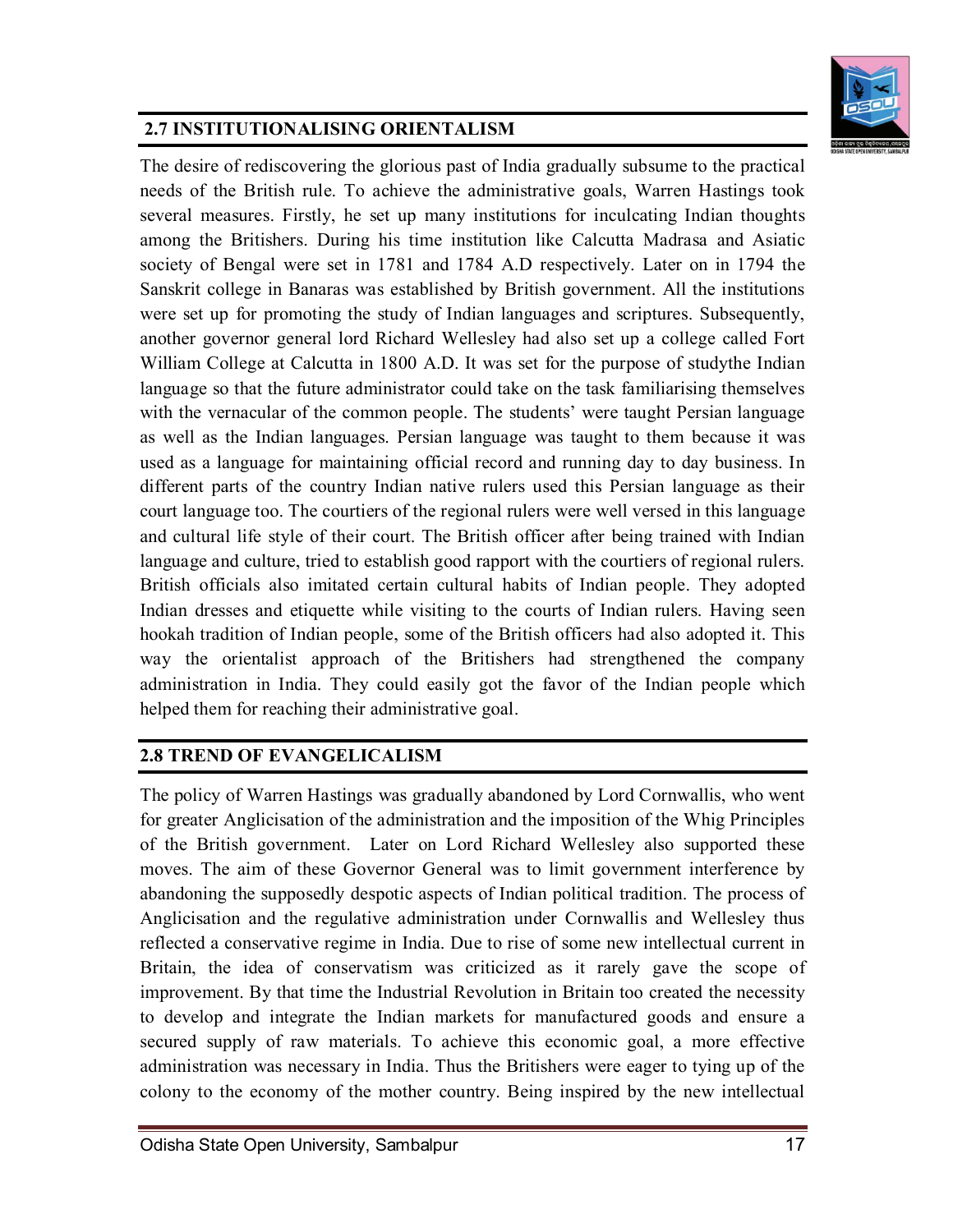

trend like Evangelicalism, the English people preached the idea of improvement and brought a significant reform in India. While the pressure of the free trade lobby at home worked towards the abolition of the Company's monopoly over Indian trade, at that time the Evangelicalist brought about a fundamental change in the nature of the Company's administration in India. The Evangelist asserted that the conquest of India had been by acts of sin or crime; but instead of advocating the abolition of this sinful or criminal rule, they clamoured for its reform, so that Indians could get the benefit of good government in keeping with the "best ideas of their age". They advocated the permanence of British rule in India with a mission to change the whole administrative mechanism. In India the spokespersons of this idea were the missionaries located at Srirampur near Calcutta; but at home its chief exponent was Charles Grant. The principal problem of India, he argued in 1792, was the religious ideas that perpetuated the ignorance of Indian people. This could be effectively changed through the dissemination of Christian light, and in this lay the noble mission of British rule in India. Bringing a Christian zeal into his mission Charles Grant propagated the policy of assimilation of India into great civilizing mission of Britain. Evangelical opinion coincided with that of the free traders. By then, the evangelicals had witnessed some years of attempted improvement and social reforms in India through the British English Education. Paradoxical thought it may appear, evangelicals and the liberals such as Macaulay still wished to restrict government interference in the everyday life of the people of India. The evangelicals believed that society could not be reformed by legislation, but only by a change in individual morality. They intended a campaign to free the Indian mind from the tyranny of evil superstition, sort of Indian counterpart of the European Reformation. The diffusion of the massage of a superior civilization was the heart of imperialism. Christianity was the source and life of this civilization. So the propagation of the Christian message had to go hand with the extension of empire. This was also the age of British liberalism. Thomas Macaulay's liberal vision that the British administrators' task was to civilize rather than conquer, set a liberal agenda for the emancipation of India through active governance. A Law Commission was appointed in 1833 under Lord Macaulay and it drew up an Indian Penal Code in 1835 on the Benthamite model. He was also instrumental in introducing English system of education in India. Thus the Evangelicalism and liberalism ideas go hand in hand. In such a situation Charles Grant as an Evangelicalist saw a complementarity between the civilizing\process and material prosperity.

#### **2.9 THE IDEA OF IMPROVEMENT**

Two distinct trends were gradually emerging in the Indian administration of the East India company, although they were not totally unrelated. So, dilemmas in imperial attitudes towards India persisted in the first half of the nineteenth century. There was, on the one hand, the Cornwallis system, centered in Bengal, and based primarily on the Permanent Settlement. Lord Cornwallis introduced Permanent Settlement with the hope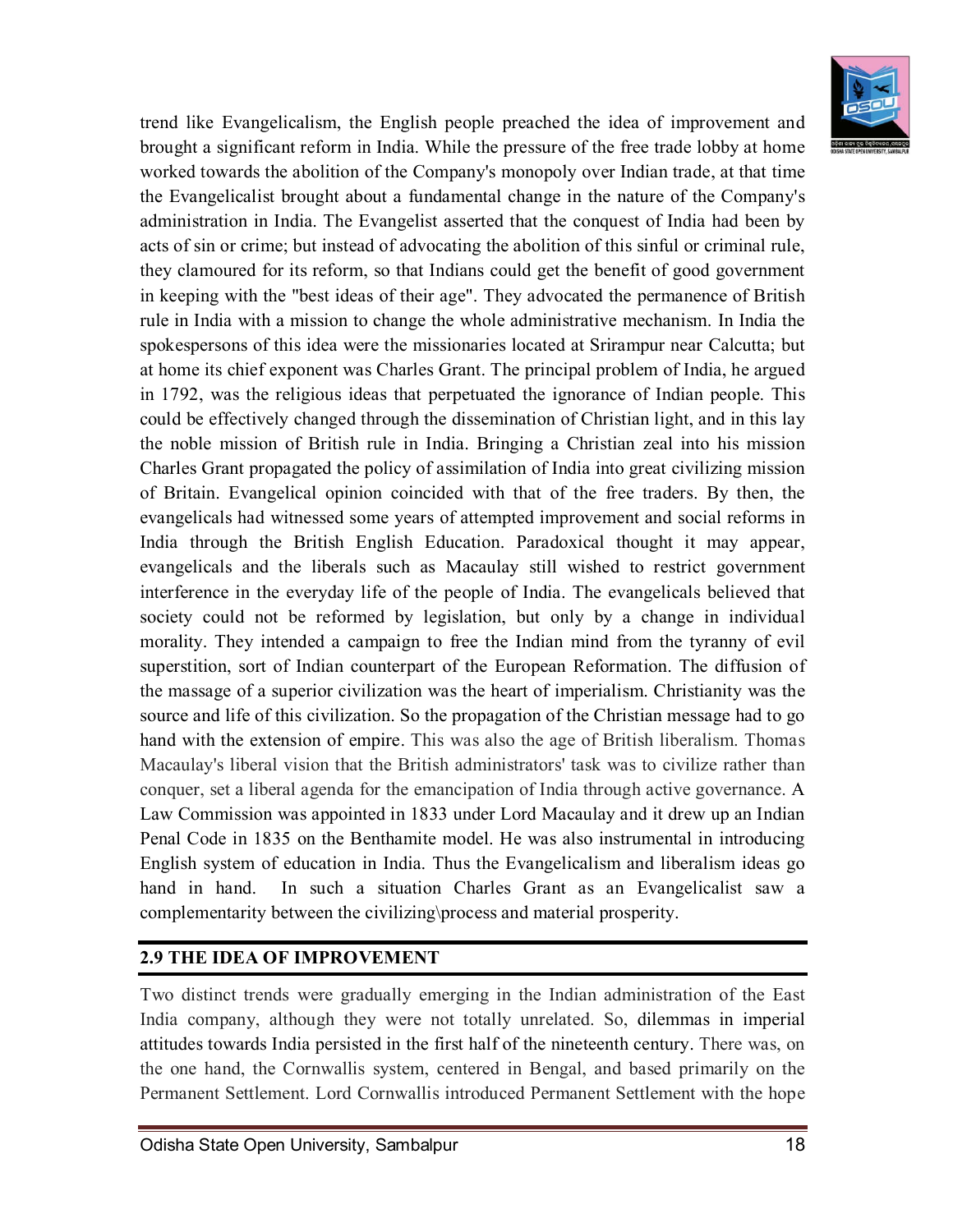

that the rule of law and private property rights would liberate individual enterprise from the shackles of custom and tradition, and would bring in modernisation to the economy and society. But Thomas Munro in Madras, and his disciples in western and northern India, such as Mountstuart Elphinstone, John Malcolm and Charles Metcalfe, thought that the Cornwallis system did not pay heed to Indian tradition and experience. Not that they were averse to the rule of law or separation of powers; but such reforms, they thought, had to be modified to suit the Indian context. Some elements of the Indian tradition of personal government needed to be maintained, they believed; the role of the Company's government would be protective, rather than intrusive, regulative or innovative. So Munro went on to introduce his Ryotwari Settlement, with the intention of preserving India's village communities. It was soon discovered that imperial authoritarianism could function well in conjunction with the local elites of Indian rural society like the zamindars in Bengal and the mirasidars in Madras, whose power was therefore buttressed by both the Cornwallis system and the Munro system, both of which sought to define and protect private property. By that time an ardent follower of Mill, he abolished sati and child infanticide through legislation. But at the same time, he retained his faith in Indian traditions and nurtured a desire to give back to the Indians their true religion. The Indian Penal Code drafted in 1835 could not become an act until 1860. The dilemmas definitely persisted the mid nineteenth century, in spite of Lord Dalhousie's determination to take forward Mill's vision of aggressive advancement of Britain's mission in India.

#### **2.10 THE UTILITARIANISM**

According to utilitarianism, utility is the only intrinsic good. Actions are judged right or wrong in proportion to their propensity to produce the maximum happiness. It received its classical form in the hands of Jeremy Bentham (1748-1832), the founder of the British Utilitarian School of philosophy and the two Mills, viz. James Mill (1773-1836), and his worthy son John Stuart Mill (1806-1873). Jeremy Bentham preached that the ideal of human civilisation was to achieve the greatest happiness of the greatest number. Good laws, efficient and enlightened administration, he argued, were the most effective agents of change; and the idea of rule of law was a necessary precondition for improvement. With the coming of the Utilitarian James Mill to the East India Company's London office, India policies came to be guided by such doctrines. Mill, as it has been contended, was responsible for transforming Utilitarianism into a "militant faith". In The History of British India, published in 1817, he first exploded the myth of India's economic and cultural riches, perpetuated by the "susceptible imagination" of men like Sir William Jones.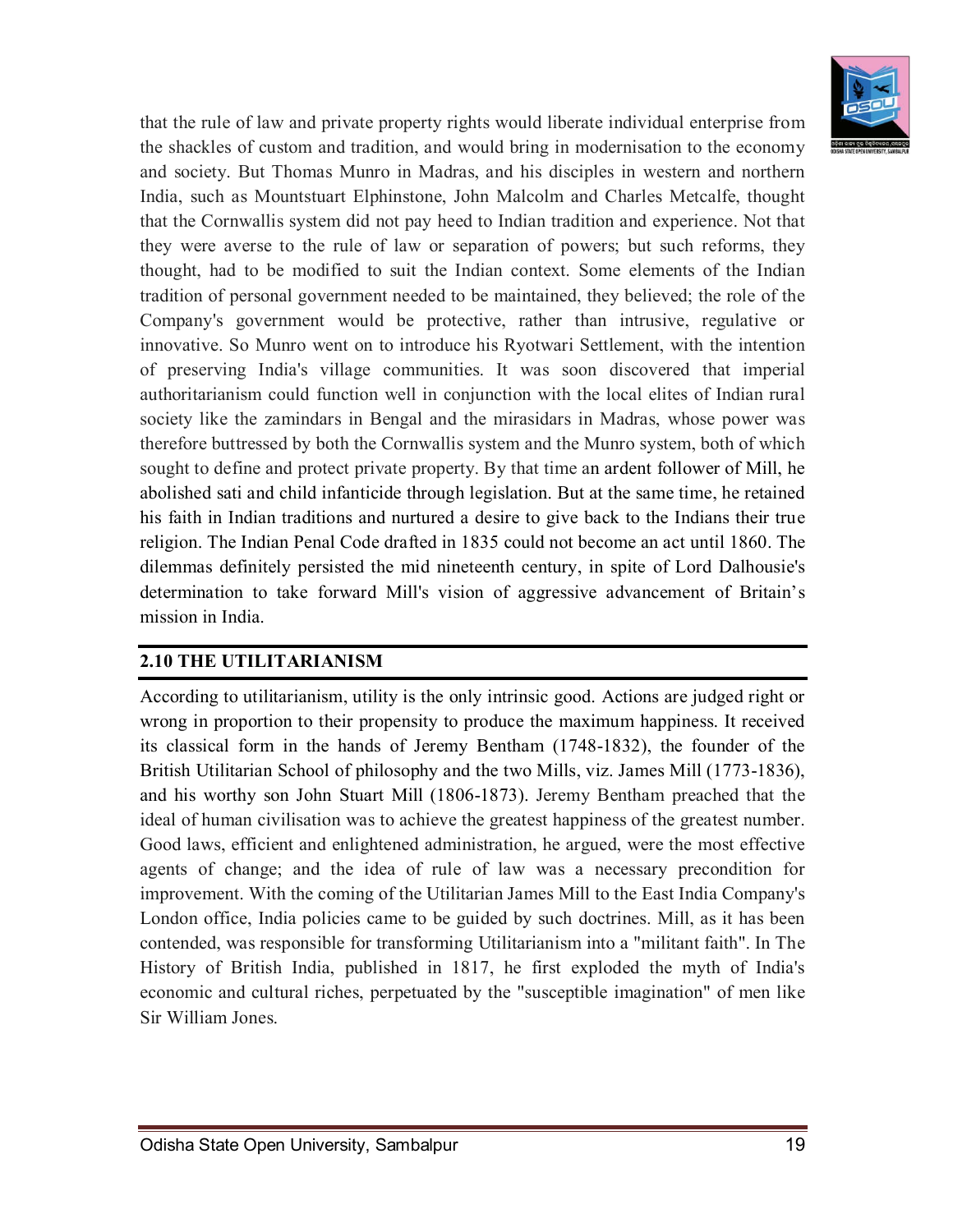



Fig-3 James Mill Fig-4 Jeremy Bentham

#### **2.11 QUESTION ON LAW**

The Utilitarians believed that good laws and efficient administration was most effective agent of change. The ideas of rule can only be the basis of improvement. James mill being the ardent follower of Bentham's ideology he adopted it to mould the British attitude in India. His Utilitarian approach became the ideological foundation of a reform in administration and institutions. He made an effort to combat the Orientalist, Cornawallis and Munroe heritage. Mill had conviction that Indian needed enlightenment and progress.Thus he adopted progressive theory to justify the British regime in our country. It was due to his sincere effort a law commission was set up in 1833 headed by Lord Macaulay and he was also instrumental in drawing up the penal code in 1835.

#### **2.12 QUESTIONS ON LAND REVENUE**

James Mill was in favor of restructuring the revenue policy implemented in different provinces of British India. He applied the utilitarian economics in agriculture and trade. The Munro's Ryotwari system was the reflection of this idea. In this system the intermediary between ryot and British government were eliminated. The taxation on agriculture was made in such a way that landlord or zamindars could enjoy the undue benefit from agriculture. The profit was enjoyed by ryots or landholders and tax was directly paid to the company. This doctrine of rent was sought to be put into practice by officers like Pringle in Bombay. Elaborate survey methods were used to calculate the 'net produce' from land. Then tax rates were assessed. However, in practice the revenue demand often went very high, sometimes as much as fifty to sixty percent of the produce. This led gradually to the abandonment of complex calculations based on the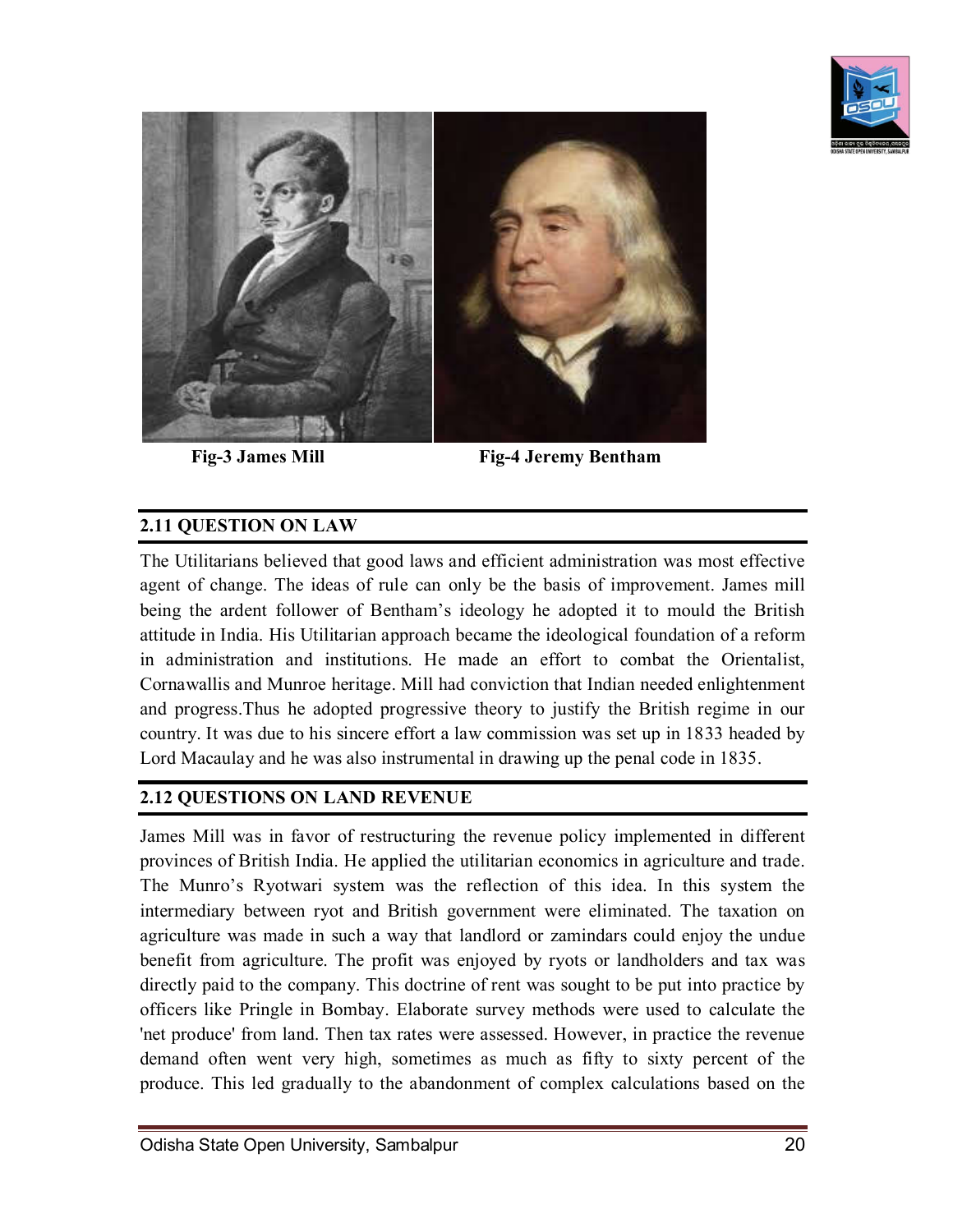

rent doctrine. From 1840s purely pragmatic and empirical methods derived from the tradition of taxation in respective areas were beginning to be adopted.

#### **2.13 PROGRESSIVE VISION FOR INDIA**

Utilitarianism in India despite being born in the tradition of liberalism could never accept a democratic government in India. James Mill consistently opposed any form of representative government in India. The consolidation or the empire under Dalhousie was to take the paradoxes of the various kinds of perceptions of British India still more forward. Dalhousie took forward Mill's vision of belligerent advancement of Britain's mission, in his policy towards the native Indian States. As a result "all India departments" concept came when the postal service, telegraph service and the public work department were set up with a single head. At the same time Dalhousie was prepared to take a liberal stance in some respects. For example, he was to encourage the development of his legislative council into a forum for the representation of non-official opinion. He also provided it with elaborate rules of procedure taken from the English Parliament. He even favored the admission of Indian members into the legislative council. He agreed with the Macaulay's view of diffusion of English education and along with his colleague Thomason encouraged a system of vernacular education at mass level. However this impulse to link the, task of changing the Indian society to the tasks of law, landed property or education gradually declined. With the consolidation of law codes, revenue administration and education and the all India Empire, the focus shifted to efficiency of governance. Pragmatism with rationality and efficiency now dominated the British administration. Utilitarian arguments were still used for governance, for example in the change of law codes under Macaulay. But the overall spirit of reform declined. The later British administrators of our period were to emphasise that the British rule had always been governed by law. However, it was argued then, for efficient Administration force had to be used and there was no need to justify it by consideration of political change or reform. The utilitarian task of transforming India then was subsumed under the principle of an efficient and good government held up by the 'steel frame' of British administration.

#### **2.14 CONCLUSION**

In the second half of the 18th and the first half of the 19th century, theories of empire often justified British Rule in India by reference to enlightenment ideas about stage of civilization. The European ideas like, Orientalism, Evangelicalism and Utilitarianism were simultaneously manipulated for both the notions of imperial colony-construction and social reform mission towards India. When the East India Company began to grasp its responsibilities as a ruling power on the Indian subcontinent, it donned the mantle of a reforming mission which incorporated numerous social issues such as Sati, Kulinism, Widowhood, Infanticide, Child marriage, Slavery and so on. The Company's governors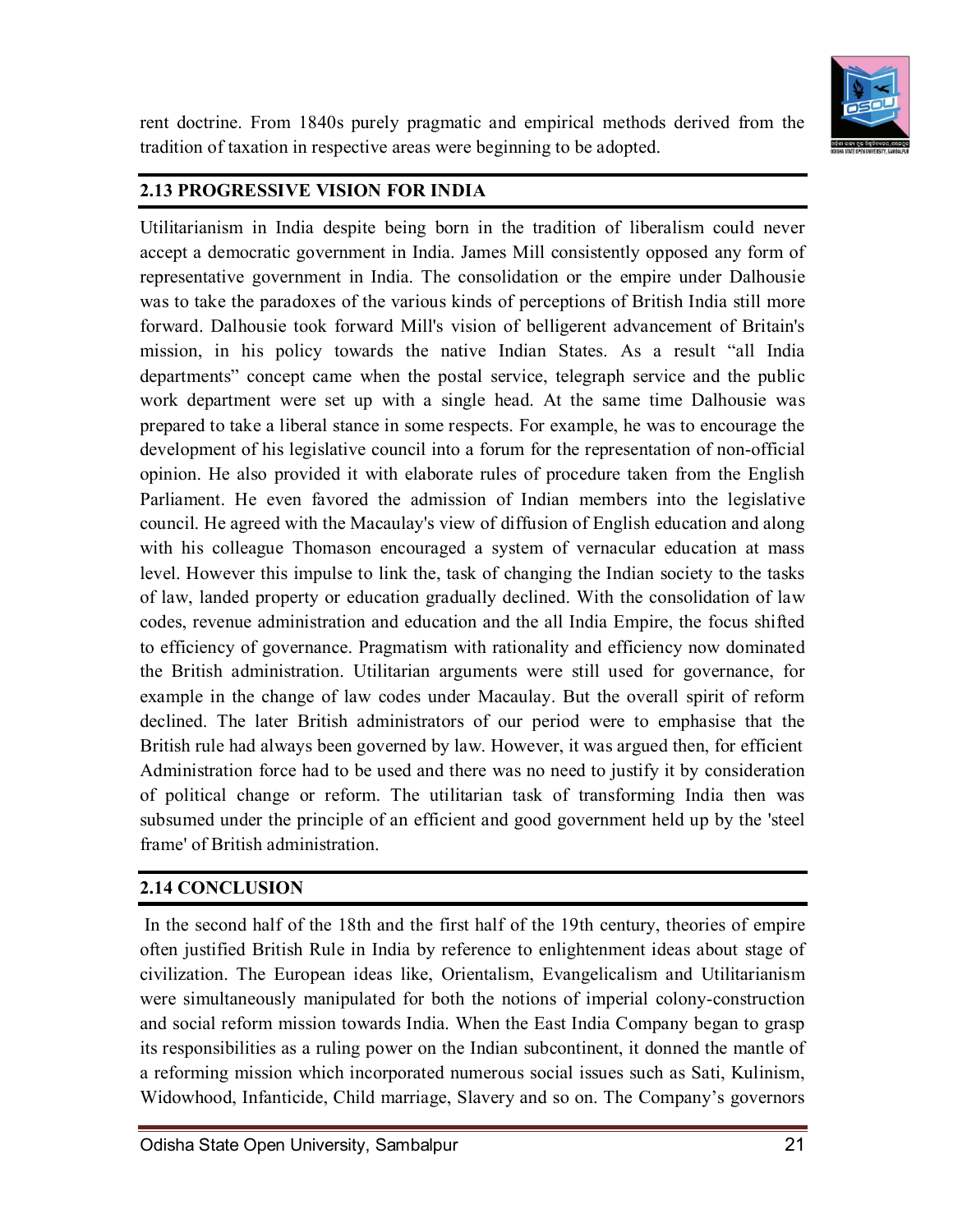

and officials like Bentinck, Metcalf, and Dalhousie, influenced by utilitarian-liberal ideology, took several steps to refresh Indian Society and passed several legislations for the purpose of elevating social obscurantism. In a nutshell, the Imperial Western Ideologies were represented as a symbol of improvement, progress and modernity which ultimately led to enhance the legitimacy of the Raj in Indian Territory.

#### **2.15 SUMMARY/ POINTS TO REMEMBER**

- Orientalist tradition that led to the founding of institutions like the Calcutta Madrassa in 1781, the Asiatic Society of Bengal in1784 and the Sanskrit College in Banaras in 1794.
- Fort William College at Calcutta was established in 1800 to train civil servants in Indian languages and tradition.
- Sir William Jones had taken initiative to set up an institution to have a scientific study of India's past and established the Asiatic society of Bengal.
- A Law Commission was appointed in 1833 under Lord Macaulay and it drew up an Indian Penal Code in 1835.
- Jeremy Bentham was the founder of the British Utilitarian School.
- Munro introduced his Ryotwari Settlement, with the intention of preserving India's village communities.

#### **2.16 CHECK YOUR PROGRESS**

- 1. Discuss the land settlement system introduced during British rule.
- 2. Write a note Trend of Evangelicalism.
- 3. Briefly discuss the role Warren Hastings in bring reform in Administration.
- 4. Discuss the major changes brought during the time of William Bentick.
- 5. Write a note on contribution of Asiatic society of Bengal.

#### **2.17 SUGGESTED READING**

- 1. Bipan Chandra: History of Modern India
- 2. Satish Chandra: History of Modern India
- 3. R.C. Majumdar (ed.) : British Paramountcy and Indian Renaissance, Vol.IX, Part-I, Bharatiya Vidya Bhavan (Publication)
- 4. Bandyopadhyay, Sekhar. From Plassey to Partition: A History of Modern India. New Delhi: Orient Blackswan, 2004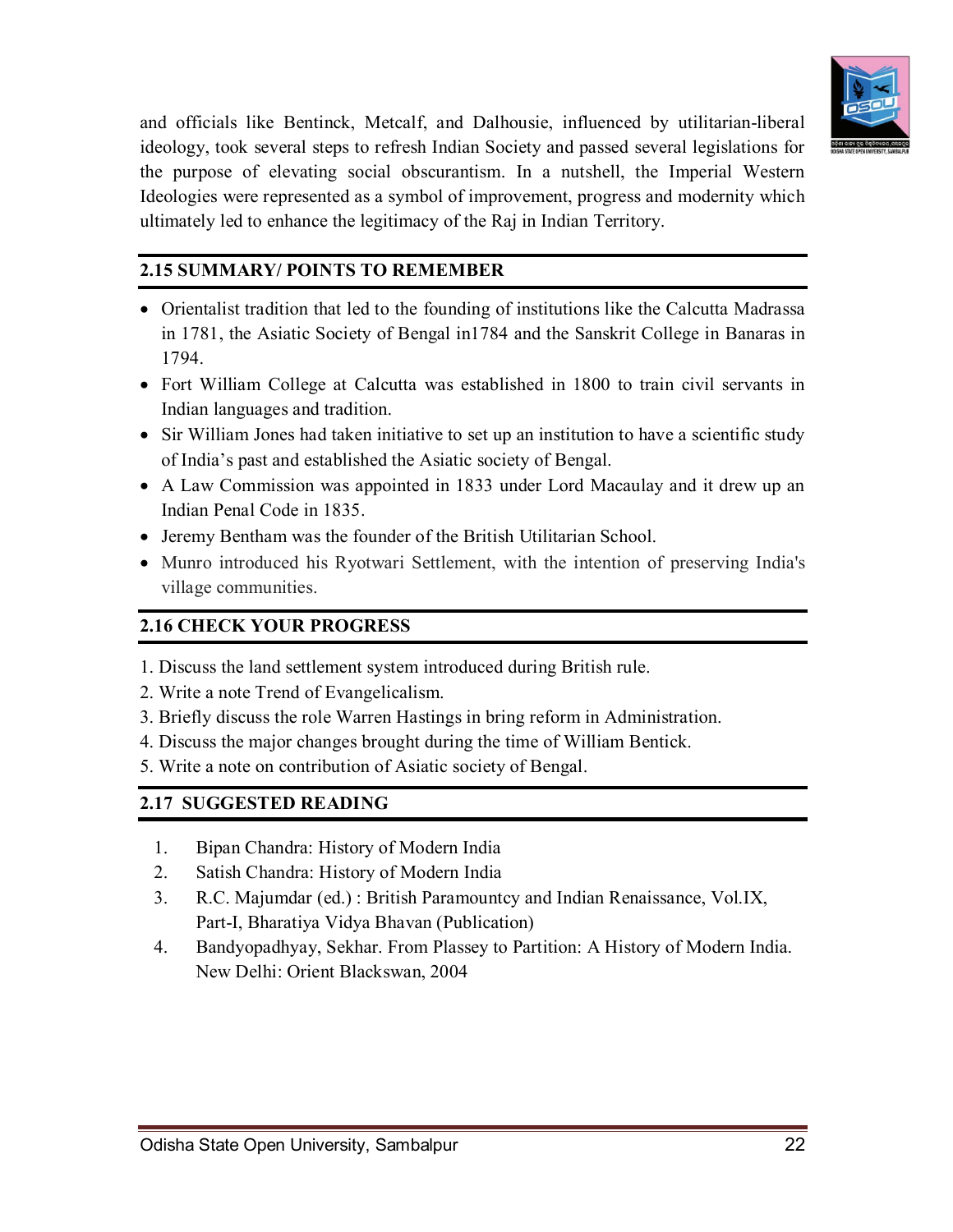

## **UNIT-3 EDUCATION: INDIGENOUS & MODERN**

#### **Structures**

- 3.0 Learning Objectives
- 3.1. Introduction
- 3.2. The Indigenous System of Education
- 3.3. Origin and growth of modern education system: initial efforts
- 3.4. The Turning point
- 3.5. Orientalists-Anglicist Controversy
- 3.6. Efforts of Thomson
- 3.7. The Magna Carta of Indian education
- 3.8. The Indian education commission of 1882
- 3.9. The Period of Transition
- 3.10. The Indian Universities Act of 1904
- 3.11. The Concept of National Education
- 3.12. The Saddler Commission Of 1917
- 3.13. The Hartog Committee
- 3.14 Educations under Congress Ministry
- 3.15. Wardha Scheme of Basic Education
- 3.16. The Sergeant Report Of 1944
- 3.17. The Radhakrishna Commission Of 1948
- 3.18 Conclusion
- 3.19 Let Us Sum Up
- 3.20 Key Words
- 3.21 Check Your Progress
- 3.22 Suggested Reading:

## **3.0 LEARNING OBJECTIVES**

After reading this Unit, you will know about

- The indigenous system of education in India before the arrival of the Colonizers,
- Chronology of the development of the modern education system in India
- Ideology behind the modern education system
- The various schools of thought: Orientalists, Utilitarians, Anglicists, Evangelicalists etc.
- Features of various Acts and regulations of the colonial government regarding education in India
- Growth and nature of English education system.
- The development of the national education system in India.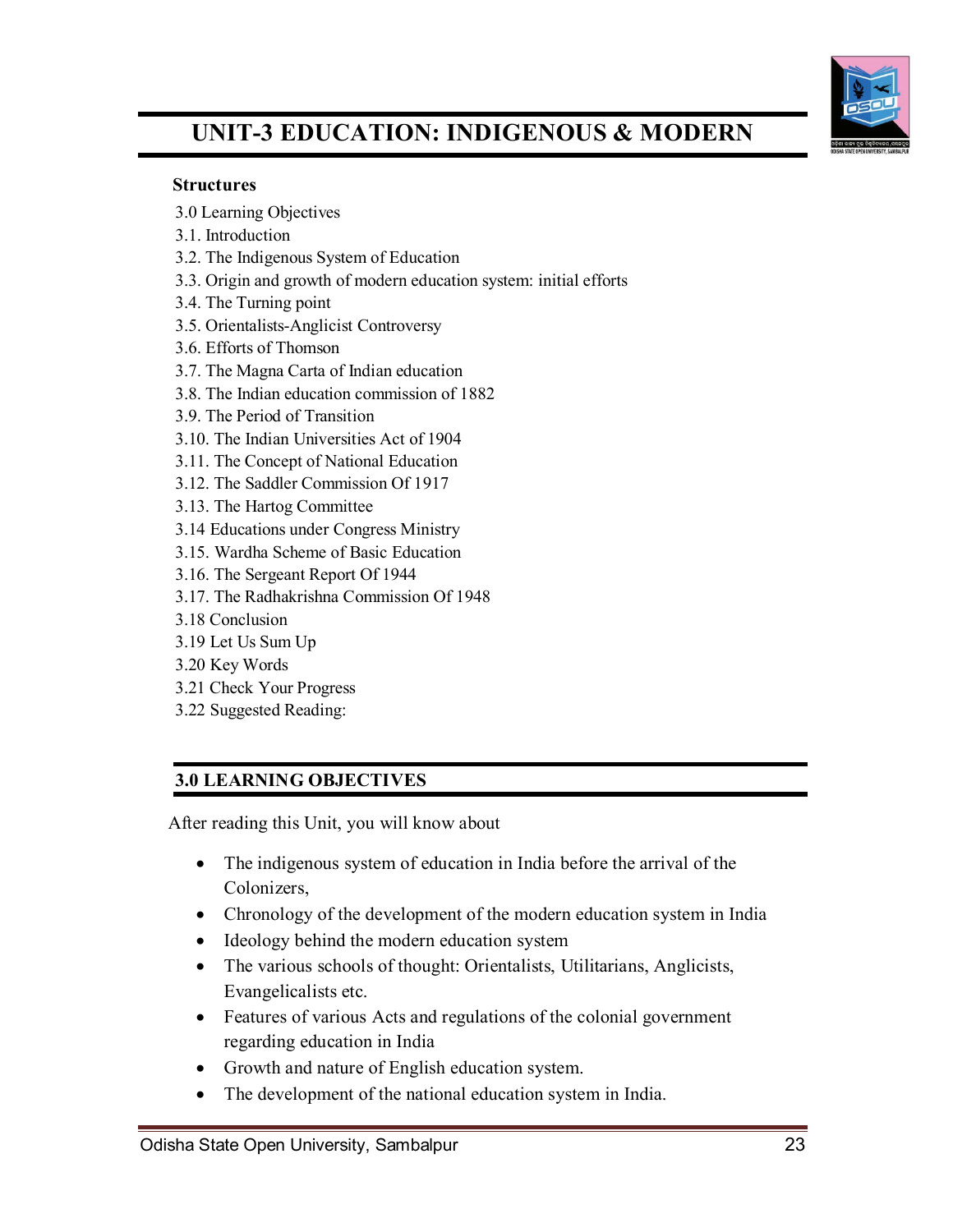## **3.1. INTRODUCTION**



The modern education system came into being by replacing the traditional system of education in India. The British stressed upon educating Indians on western lines to fulfill their imperial objectives of establishing racial superiority and get cheaper clerks for colonial administrative establishment. But western education proved to be very useful for the Indians. Through it Indians studied the literature of Rousseau, Thomas Paine, James Mill, Edmund Burke, Herbert Spencer etc. and they adopted modern, rational, secular, democratic and national political view point. Bipan Chandra holds the opinion, "western education system did not give birth to national movement but it was the result of the clash of British and Indian interests. Western education system helped the Indians to acquire thought, so that they might give a lead to national movement and give it a democratic and modernized direction."

## **3.2. THE INDIGENOUS SYSTEM OF EDUCATION**

A traditional indigenous system of education prevailed in India, which worked mostly through philanthropy on the eve of colonial conquest. The indigenous educational institutions during the 19th century were divided into two main types as viz; Schools of Learning and Elementary Schools. The Schools of Learning consisted of Pathsalas of the Hindus and Madrassahs of the Muslims. Persian Schools and schools of teaching through the modern Indian languages combined the Elementary Schools. The Hindu and Islamic institutions used to receive financial assistance from people of power, authority and passion. In both the institutions, classical language was used as the medium of instruction (Sanskrit in case of Hindus and Arabic and Persian in case of Muslims). The teachers were remunerated by grants of lands and payment in the form of food, clothes etc. The schools were largely held in the local temple or mosque and in the house of local magnate or patron.

The Brahmins exclusively conducted the Hindu schools of learning. Majority of the students attending the Hindu institutions were also Brahmins. Education of women and lower castes were not allowed under the social and cultural hierarchy prevalent in the society. In the Persian and Arabic schools, Hindu teachers were also teaching alongside Muslims. Since Persian was then the Court language, many Hindus were attending Persian schools. One of the advantages of the indigenous system of elementary schools was their adaptability to local environment. However, the indigenous system of education was slowly decaying under the political confusion and anarchy and growing poverty of the people under British rule.

There is a debate among scholars regarding the potentialities of the indigenous education system to develop into a National System of Education. There are two schools of thought regarding this question. One group of scholars agreed that the indigenous system of education had these potentialities since in most of the educationally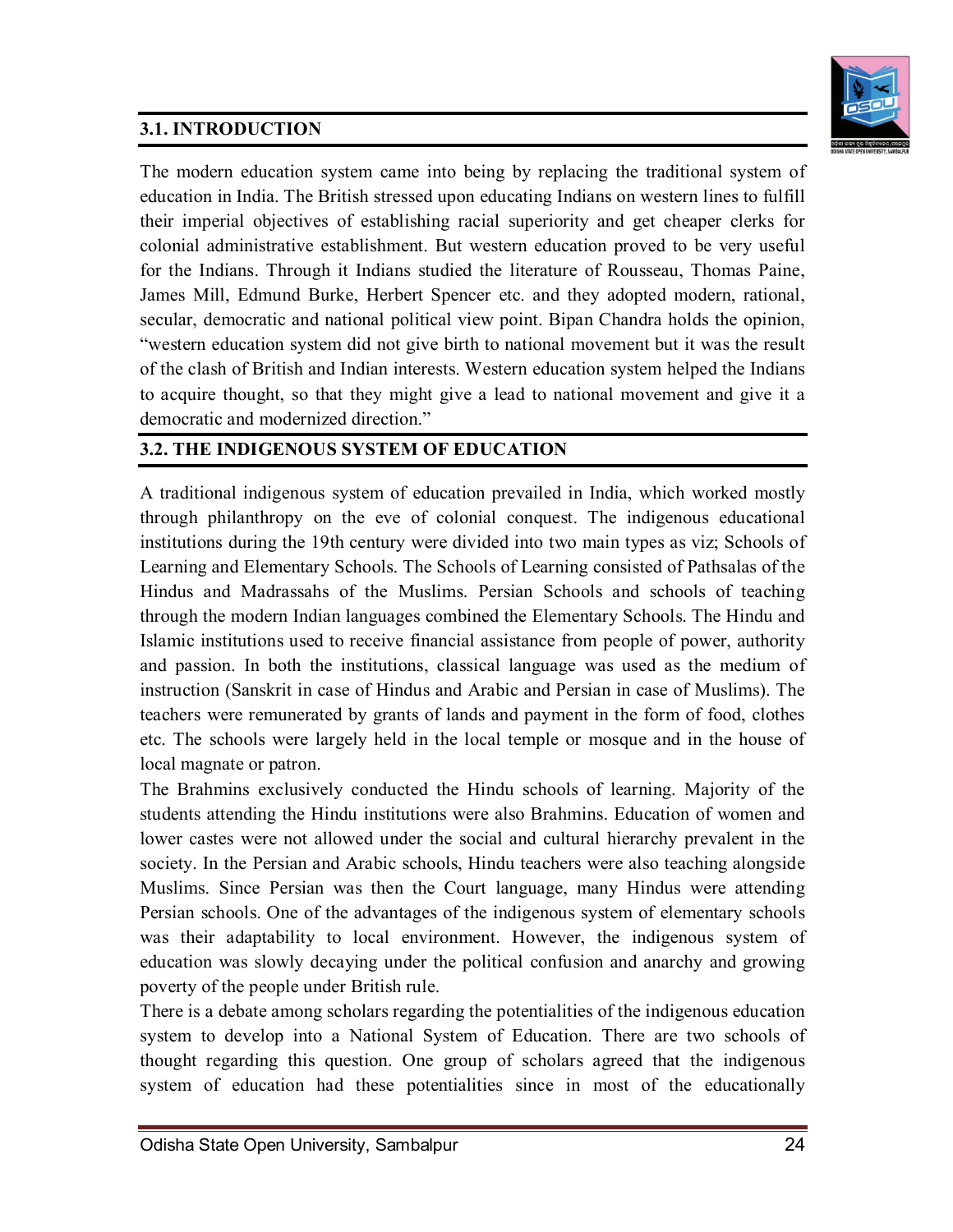

progressive countries the national system of education was constructed on the fundamentals of the traditional system. For example in England, the mass education was spread by gradual expansion and improvement of the existing voluntary schools. Some British officers and workers also supported this view. Lord Adam advocated for the development of a national system of education in India on nitty-gritties of the indigenous schools. Several colonial administrators and educationists such as Munro, Elphinstone, Thomason, Leitner suggested various plans for the development of the indigenous institutions. The other group had strong inhibitions regarding the potentialities of the indigenous education system transforming itself into a national system of education. The Anglicists, Utilitarians and the Evangelicalists come under this group. They proposed the substitution of the indigenous education with the modern western education.

## **3.3. ORIGIN AND GROWTH OF MODERN EDUCATION SYSTEM: INITIAL EFFORTS**

During the period between 1600-1675, the East India Company was a trading and profit making agency and did not take any educational activities. However as pointed out by N. N. Law, during this period the Company took initiatives in converting and educating the people in the territories under its possessions. This observation is supported by the fact that as early as 1600, steps were taken to recruit Indians and educate them to spread Christianity among the natives, mostly Anglo-Indians. In 1659, the Court of Directors declared that their primary objective in India is to spread Christianity and the missionaries were allowed to come to India and spread their gospel. The Charter of 1698 supported the missionary's activities in India and directed the Company to maintain schools in all their territories. This Charter Act made provision for the appointment of Chaplains in all the three Presidency towns who regarded it their duty to educate the Christian children. Some of the officials of the Company also established charity schools which were meant for poor children. Some scholars argued that these proselytizing activities of the Company formed the foundation of the Company's educational enterprise in India. However the modern movement in education began with the Charter Act of 1813.

In 1765, the East India Company acquired political power over Bengal, Bihar and Orissa. The British officials such as Warren Hastings, William Jones, N. Halhed, H.T. Colebrook took interest in the promotion of education. They emphasized upon Oriental systems of learning to understand the Indian society, culture and its history. According to them a regular supply of qualified Indians was a requirement to help in the administration of law and political correspondence within the Indian states. Further they focused on educating the influential Indians and won the support of the upper classes to consolidate its rule in India. During this period the Company established some institutions of higher learning. Among these, the most important were the Calcutta Madrassah and the Banaras Sanskrit College. The Calcutta Madrassah was founded by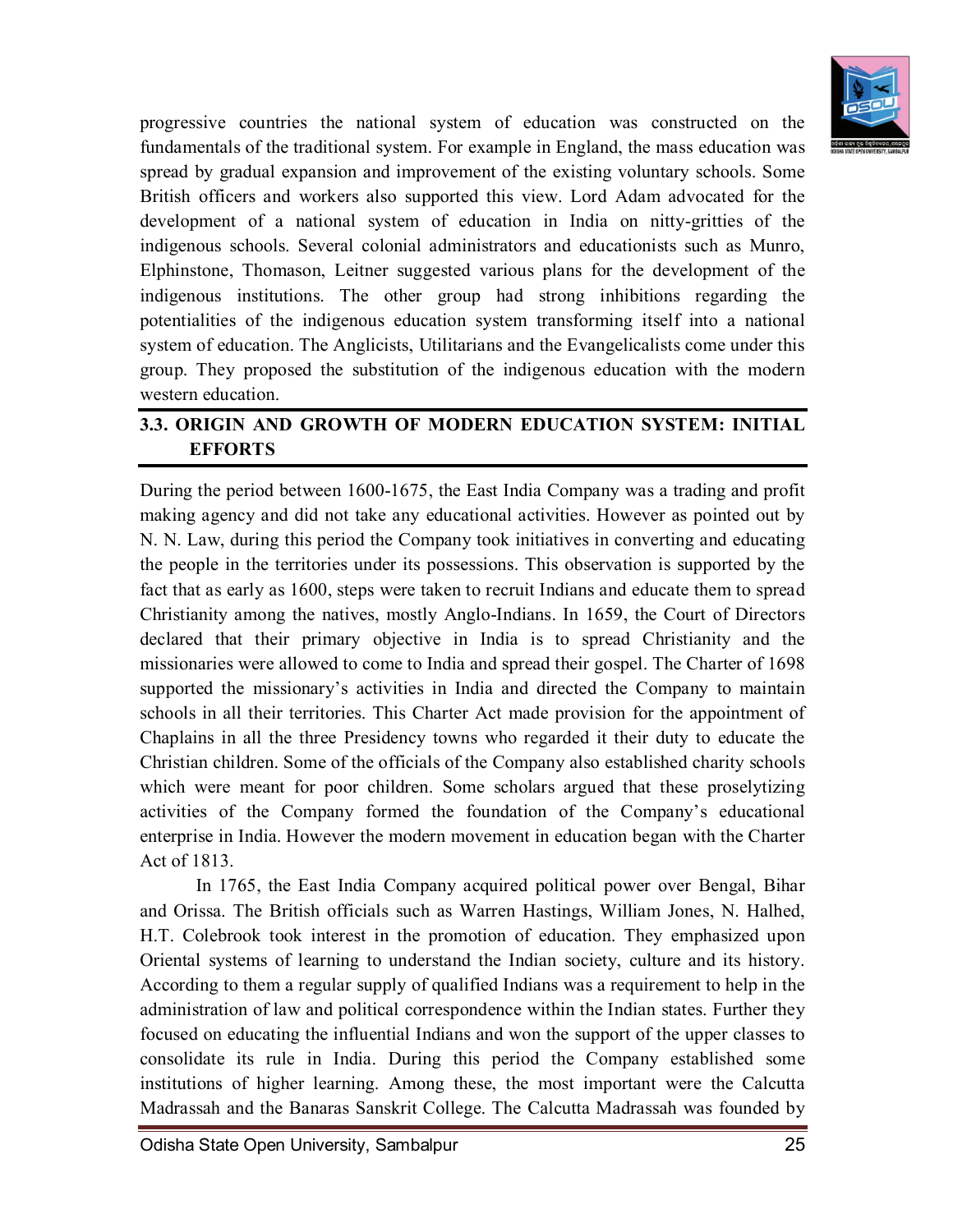

Warren Hastings to educate the sons of Mahommadan gentlemen in order to produce competent persons for the newly established judicial department. The Banaras Sanskrit College was established by Jonathan Duncan in 1791.

The Oriental school promoted Classical learning in Sanskrit and Arabic on traditional lines and was reluctant to introduce western knowledge suddenly. They advised the Company to withdraw support to the proselytization activities of the missionaries. However, this school's views were based on political considerations and the necessity to maintain religious neutrality in a society such as India. The Orientalist views were accepted by the Court of Directors of the East India Company. Between 1765 and 1813, the Company encouraged traditional Oriental learning in Sanskrit and Arabic. Side by side the missionaries were also conducting educational activities with the foremost objective to convert the people into Christianity. The early converts to Christianity were the low caste people in India who were mostly illiterate and socio-economically backward. The missionaries translated Bible into various Indian languages and also introduced the printing press. They also had to start vocational schools to secure government employment for the converts in order to enhance their standard of living and status in society.

The adoption of the Orientalist policy in education between 1781 and 1791 deprived the mission schools of the sympathy and support of the Company. The missionaries started an intensive agitation in England and demanded necessary freedom and assistance to missionaries. Charles Grant, the leader of the Evangelical school in his "Observations on the State of Society among the Asiatic Subjects of Great Britain, particularly with respect to morals; and the means of improving it" detailed out the immoral and wretched condition of Indian society dominated by ignorance and superstitions. According to Grant, there were two causes for the miserable condition of Indian people: ignorance and want of a proper religion. He argued that the situation could only be improved if Indians were first educated and finally converted to Christianity. He suggested that English language should be the medium of instruction to deliver the western knowledge to the Indian people and special emphasis should be placed on the teaching of natural sciences to break down the superstitious beliefs of Indian society.He argued that it was the moral duty of England to educate Indians with modern knowledge system that will help in building good relationship between the ruler and the ruled and secure legitimacy to the British rule. However, some members of the Court of Directors revolted against Grant's scheme.

In the backdrop of the missionaries' resistance to Company's educational policy and the British officials' promotion of Oriental education in India, the Charter Act of 1813 was passed in the British Parliament. The Charter mainly dealt with the question of sanctioning permission to the missionaries for their educational activities and accepting the responsibility of the education of Indians. The missionaries were victorious and were allowed to carry on their activities freely. But as far as the responsibility of educating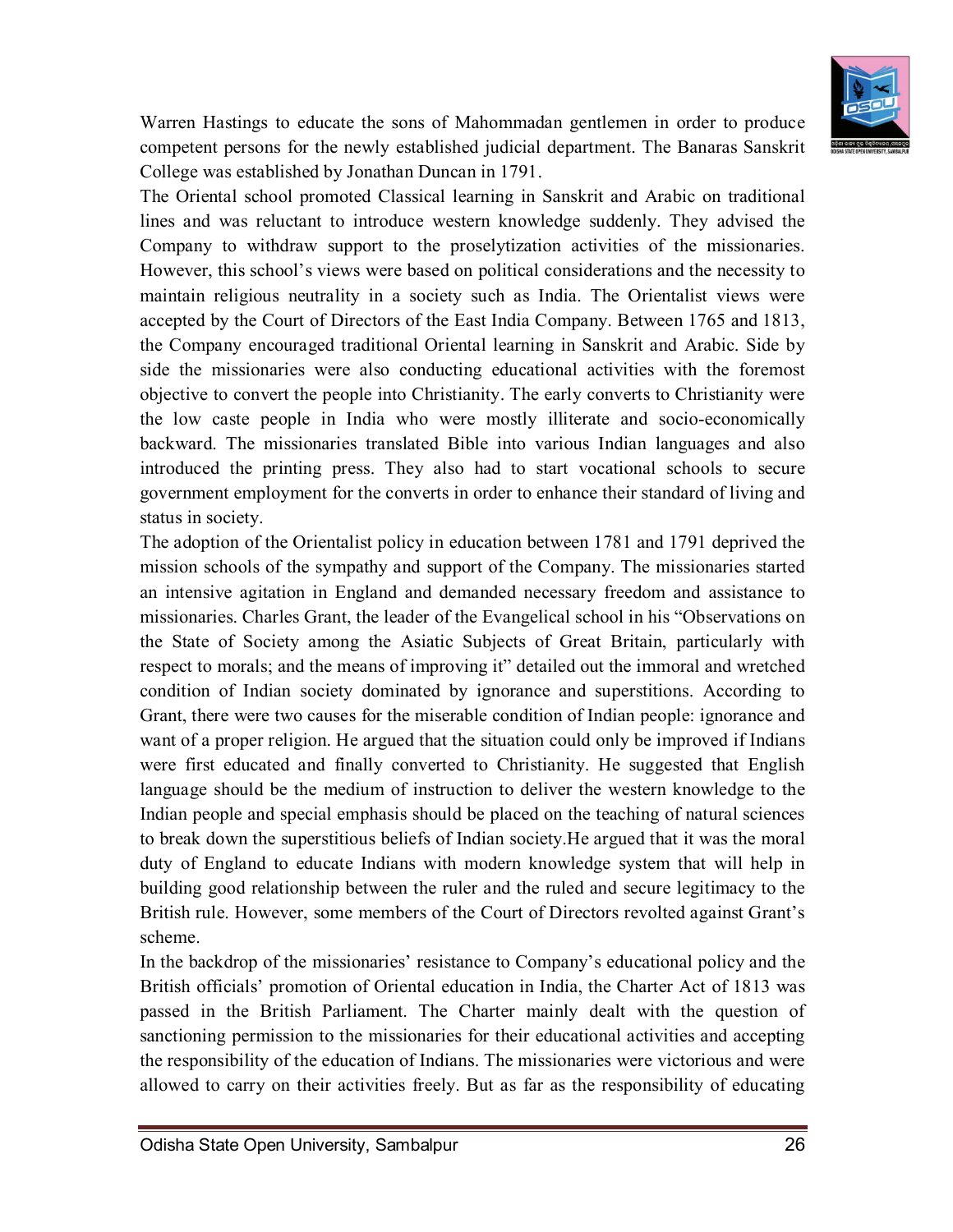

Indians was concerned, the Court of Director was hesitant to take up any such responsibility in India. It is because, at that time education was not a state responsibility in England.

#### **3.4. THE TURNING POINT**

The Charter Act of 1813 forms a turning point in the history of Indian education. With this the agitation of the missionaries came to an end and they were allowed to carry on their proselytizing activities in India. The Company also accepted its duty to educate the Indian people by granting one lakh rupees annually for educational activities. The Charter incorporated the principle of encouraging learned Indians and promoting knowledge of modern sciences in the country. The missionaries came in large numbers and established many English schools, thereby laying the foundation of the modern education system.

#### **3.5. ORIENTALISTS-ANGLICIST CONTROVERSY**

There arose controversies around four main issues i.e. 'Object' of the Education policy, 'Medium' of Instruction, 'The Agencies' for organizing educational institutions, and the 'Methods' to be adopted to spread education among the masses. The General Committee of Public Instruction consisted of 10 members who were divided into two groups i.e. Orientalists and Anglicists. Orientalists led by H.T. Princep insisted on teaching through the vernacular languages while Anglicists led by T.B. Macaulay insisted that all instructions should be given through English. Lord William Bentick in the Resolution of March 7, 1835 accepted the view point of T. B. Macaulay. The Resolution declared that the objective of the British government is to promote European literature and science among the Indian masses through English. The practice of supporting Oriental learning centers was to be discontinued. It made clear that the funds of the British government were to be spent on imparting English literature and science.

The period also witnessed a three- fold battle among the Orientalists, Evangelicals and the Utilitarians. The battle was won by the Utilitarians who now proposed an educational policy under Lord Macaulay, the Law member in the executive council of Lord William Bentick. Macaulay interpreted the word 'literature'mentioned in section 43 of the Charter Act of 1813 as English literature. A learned native of India could apply to a person versed in the philosophy of Locke or the poetry of Milton. The object of promoting Western knowledge could only be accomplished by the adoption of English as the medium of instruction. According to him the institutions of Oriental learning should be closed as they did not serve any useful purpose. He gave his opinion that "a single shelf of a good European library was worth the whole native literature of India and Arabia". These arguments advocated by Macaulay were immediately accepted by Lord William Bentick which led to the end of Anglicist-Orientalist controversy.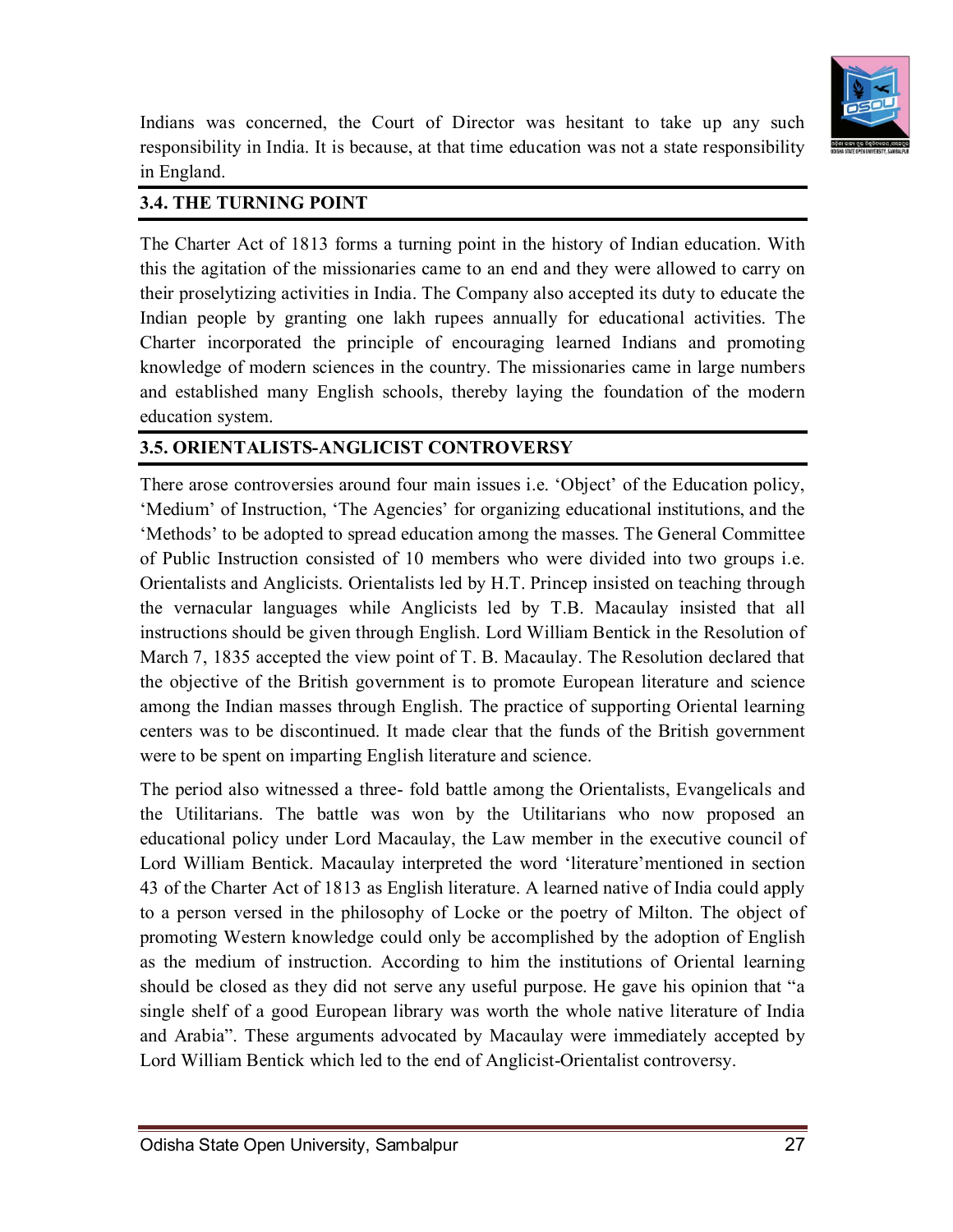

The objectives of educational Policy during this period can be both cultural and political. Culturally there were broadly three view-points. The first view was represented by Hastings, H.H.Wilson, Prinsep and other Orientalists. This emphasized the importance of ancient literatures of the Hindus and Muslims and the utility of the careful study of these literatures by Western scholars. However, these scholars did not oppose the spread of western knowledge. The second view was held by missionaries and by men like Charles Grant who believed in the substitution of Oriental culture by Western knowledge. T.B. Macaulay talked of creating a class of persons who would be "Indians in blood and colour, but English in tastes, in opinions, in morals, and in intellect".The third view followed a middle path. It advocated neither restrict Indians from the study of Oriental literature, nor substitute Oriental learning by Western learning. Rather support the synthesis of the two cultures, preserving all that is good in both the Oriental and the western system. This view finds good exponents among enlightened Indians like Raja Rammohan Roy. However, it was not acceptable to the contemporary educational administrators.

From the political point of view, the spread of education among the Indians was advocated mainly on two grounds. First, to win the loyalty of the upper classes of society who had lost their political power and authority under British rule.These upper classes would be educated first who would act as interpreters between the government and the masses. They would enrich the vernaculars by which knowledge of western sciences and literature would reach the masses. This is popularly known as the Downward Filtration Theory, which kept education enslaved during the colonial period. Secondly to recruit employees of subordinate ranks to government service at a lesser cost. A third view propounded the theory of civilizational duty of the English to educate the people of India. This view was influenced by the fact that the British Parliament in 1833 accepted the responsibility for education. It was also by some liberal- minded Englishmen and often echoed in the writings of Macaulay, Metcalfe, and Grant who believed that the only moral justification for the British conquest of India would be to initiate the cultural improvement of the people as a whole.

#### **3.6. EFFORTS OF THOMSON**

,,

James Thomson, lieutenant-governor of North Western Provinces (1843-53) developed a comprehensive scheme of village education through the medium of vernacular languages. In these village schools, useful subjects such as mensuration and agriculture sciences were taught. The purpose was to train personnel for the newly set up Revenue and Public Works Department.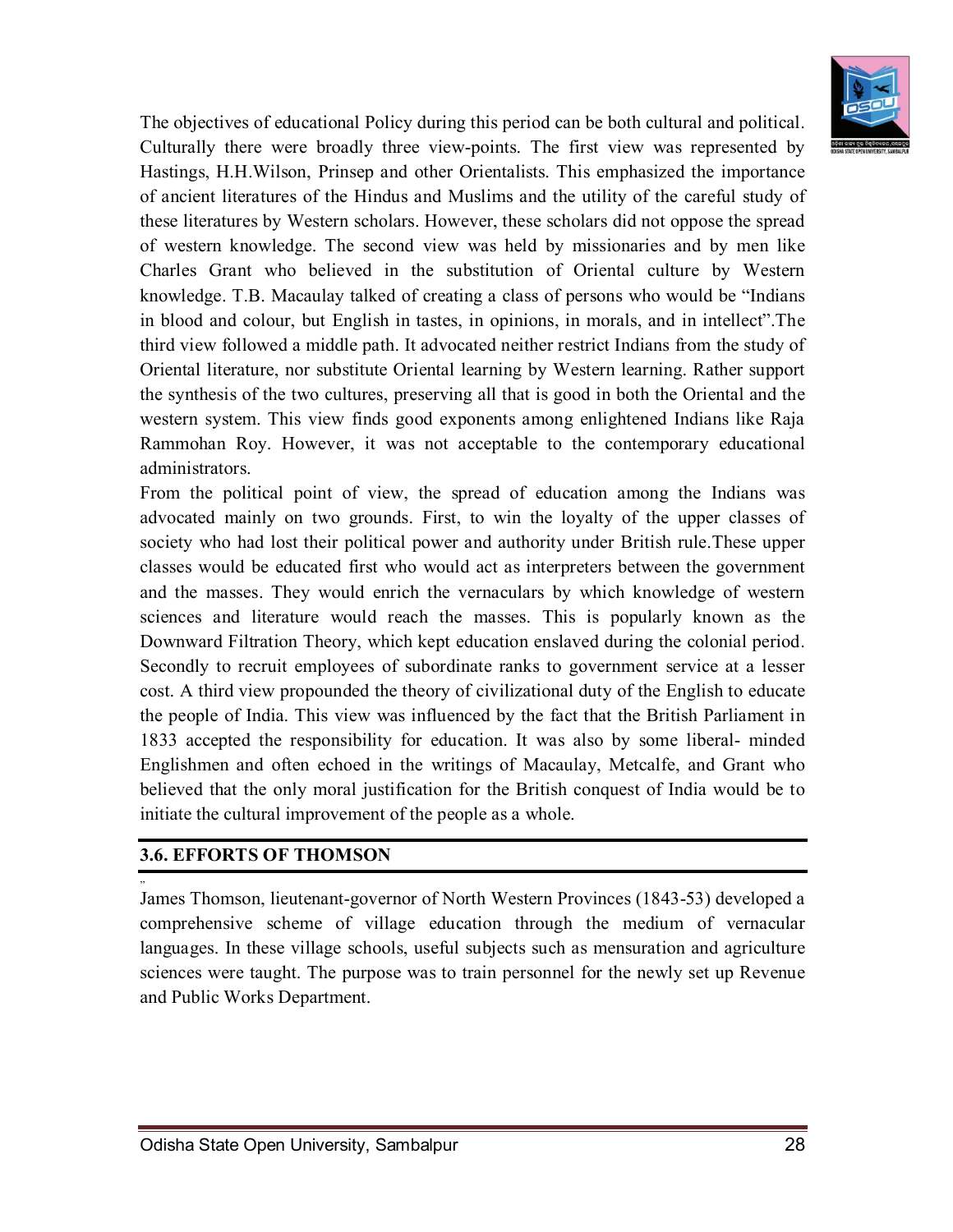

## **3.7. THE MAGNA CARTA OF INDIAN EDUCATION**

The Woods Despatch of 1854 prepared by Sir Charles Wood is regarded as the Magna Carta of Indian Education system. It appreciated the advantages of the study of classical languages of India. The recommendations of the Despatch were as follows:

- (a) The aim of Government's education policy was to impart western education.
- (b) It proposed the setting of up of primary schools (vernacular languages at lowest level, High Schools in Anglo Vernacular and Colleges (English medium) at district level.
- (c) Establishment of institutions for training of teachers on English Model.
- (d) Universities were proposed for Calcutta, Bombay, and Madras.
- (e) More attention was to be given to elementary education.
- (f) The system of grants-in-aid was recommended to private enterprise. The grants were conditional based on the principle of religious neutrality.
- (g) Comprehensive system of scholarship was recommended.
- (h) Female education to be encouraged by the Government.
- (i) Director of Public Instruction was to be appointed in every province.
- (j) For higher education it recommended English language as the medium of instruction.

The period between 1813 and 1854 was a period of continuous warfare. The political order was marred by frequent uprisings, thus challenging the legal order and the institutions of colonial governance. The abolition of the East India Company's rule and the establishment of the formal colonial state also brought influenced policy making in the field of education. There was an agitation in England following the rebellion of 1857 to adopt a policy of strict religious neutrality in India. The Queen's proclamation of 1858 supported the policy of religious neutrality and the educational policy of the colonial government followed an indifferent attitude towards mission schools.

## **3.8. THE INDIAN EDUCATION COMMISSION OF 1882**

The Indian Education Commission or the Hunter Commission of 1882 reviewed the progress of education in the country since the Despatch of 1854. It recommended a secondary place to the missionary educational enterprises in India. It mostly confined its recommendations to primary and secondary education. It provided the following recommendation:

- (a) Transfer of the control of primary education to the newly set up District and Municipal Boards.
- (b) Provisions for ordinary and special grants for colleges.
- (c) New regulations regarding scholarships were to be framed.
- (d) Special measures for the encouragement of education among the Mohammadans.
- (e) Emphasis on physical and mental education.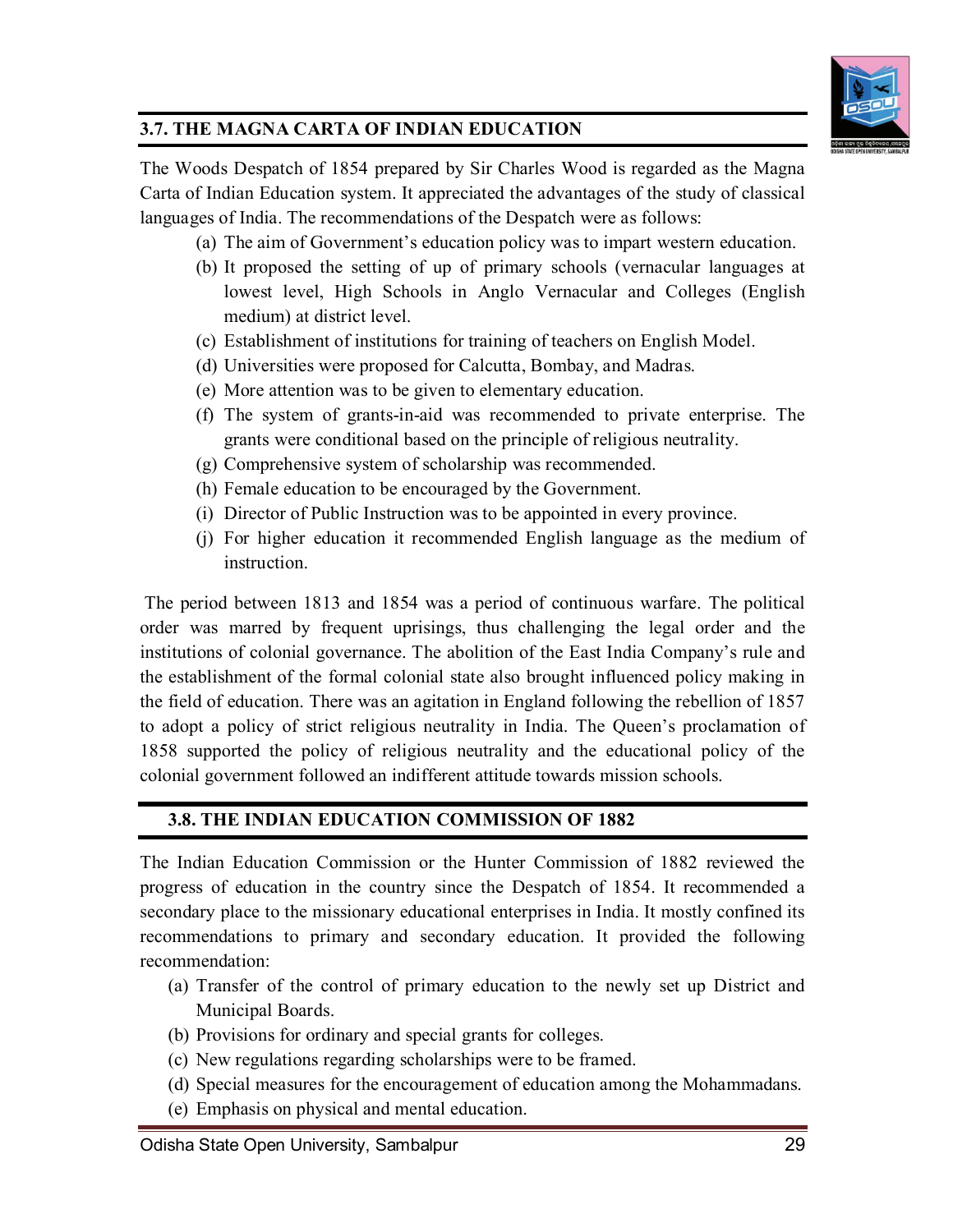

- (f) Recommended the spread of female education outside the presidency towns.
- (g) Government to withdraw as early as possible from the direct management of secondary and college education.

#### **3.9. THE PERIOD OF TRANSITION**

The state played only a minor role in education in India till 1902. However the doctrine of State withdrawal was officially abandoned under the leadership of Lord Curzon. The Balfour Act of 1902 that allowed the British parliament to control private enterprises in elementary education in order to improve the quality of education in England made the officials to introduce such a policy in India. Further the growing political consciousness among the educated people went against the government intentions of providing modern education to Indians. The British had hoped that the English educated Indians would remain loyal to British rule for its modernizing initiatives in India. However there was the rise of discontent against the British rule led by the English educated middle class. Therefore, the colonial ruling machinery thought of targeting and controlling the educational institutions to discipline the students.

#### **3.10. THE INDIAN UNIVERSITIES ACT OF 1904**

Lord Curzon appointed a Commission under the Presidentship of Sir Thomas Raleigh in1902, for improving the constitution and working of the universities. Its recommendations were:

- (a) All universities should be recognised as teaching bodies.
- (b) The legal powers of the older universities should be enlarged.
- (c) The Senate, faculties and Syndicate should be reorganized to be more representative bodies.
- (d) Recommended for properly constituted governing body for each school.
- (e) No institutions should be admitted to affiliation without full information and once admitted should not be allowed to fall below standards.
- (f) Attention should be paid to the discipline and residence of students.

The recommendations of the Raleigh Commission was accepted by Lord Curzon and embodied in the Universities Act of 1904. The Act made the following provisions:

- (a) The Act reconstituted the governing bodies of the Universities. The Senate was to have not less than 20 and not more than 100 Fellows each one of them holding the office for a period of 6 years.
- (b) The number of elected fellows was fixed at 20 for Universities of Calcutta, Bombay and Madras and 15 for other universities.
- (c) The Government got the right to veto the regulations passed by the University Senate and was empowered to make alterations or additions.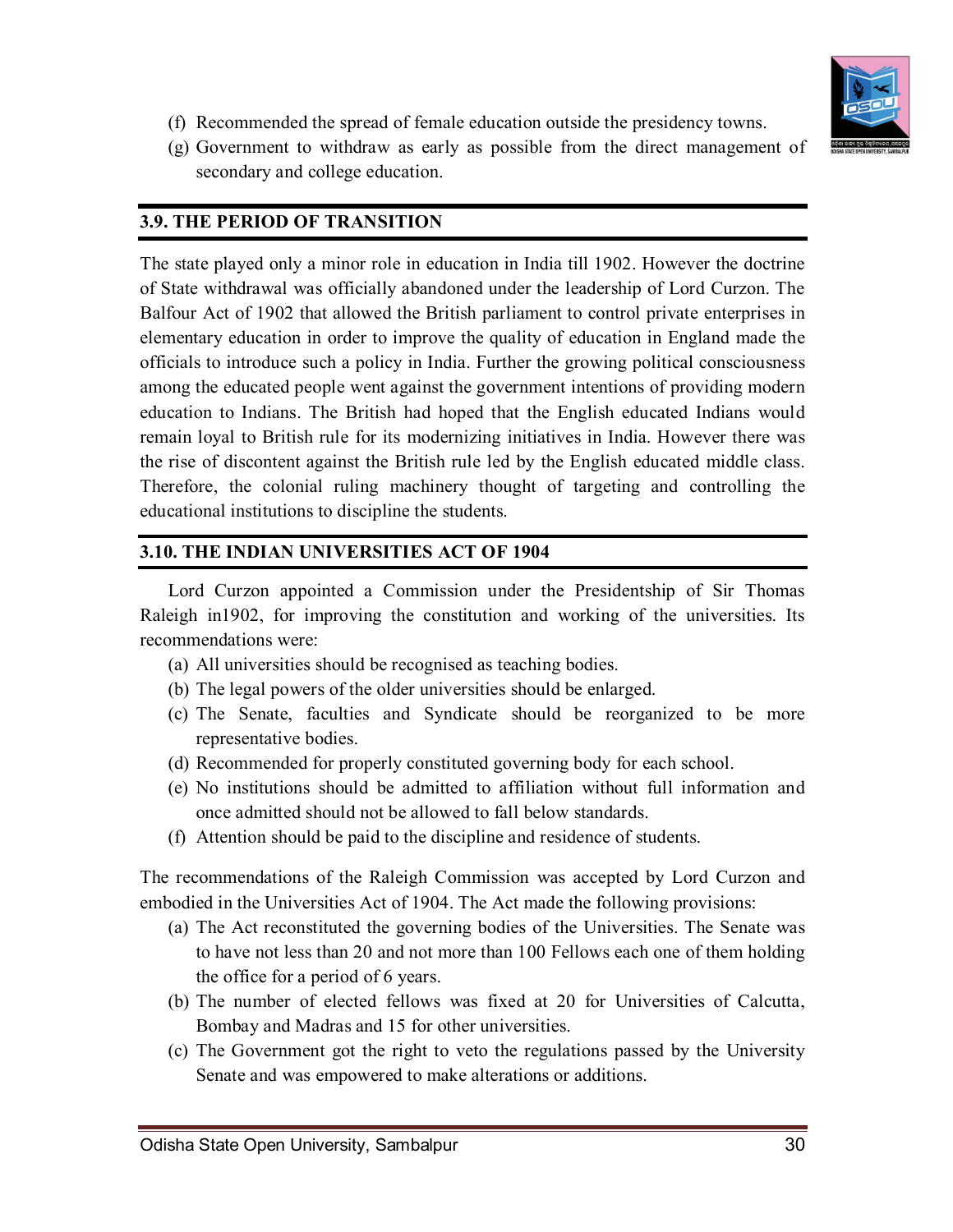

- (d) Statutory recognition was given to the Syndicates with adequate representation of university teachers on them.
- (e) The Act increased university control over private colleges.
- (f) It emphasized on the promotion of study and research.
- (g) The territorial limits of the University were to be decided by the Governor General.

On 21<sup>st</sup> February 1913, the British Government introduced another Resolution on Education Policy which refused to recognize the principle of compulsory education although it accepted the policy of removal of illiteracy. It urged the provincial governments to work in the direction of providing free elementary education. Private efforts in this direction were encouraged. New teaching and residential universities were to be established within every province. It also recommended for the establishment of universities in Dacca, Benaras and Aligarh. New affiliated universities were to be established at Rangoon, Patna and Nagpur. Teaching activities of the universities should be encouraged.

## **3.11. THE CONCEPT OF NATIONAL EDUCATION**

The second half of nineteenth century witnessed educated Indians making efforts to educate the people. There was a gradual spurt of private educational initiatives and many Indians with patriotic motives organised schools and colleges for the education of Indians. The social, religious, and political reforms along with the development of transport and communication networks in India marked the beginning of a renaissance that brought many leaders into a single public platform to discuss the idea of nation building. They realized that a new nation based on their ideals could not be built unless the youth of the Country are educated. It was this urge that led to a movement all over India leading to the foundation of institutions such as the Mahommadan Anglo- Oriental College at Aligarh and the Deccan Education Society of Poona. The 20 years between 1880 and 1900 saw a great development of private schools and colleges conducted by Indians and becoming most important agency for spreading western education among Indian people.

The Indian intelligentsia professed to have a national outlook in education during this period. They emphasized upon introducing modern Indian languages as medium of instruction and remove the supremacy of English. The national education prioritized vocational education for the economic development of the country. The efforts to start national schools fall into two distinct periods. The first period began soon after the partition of Bengal and during the course of the Swadeshi movement. The Government prohibition on participation of students in political activities compelled several students to boycott schools and colleges. This led the nationalist leaders to think of a system of national education and to open schools and colleges on national lines to educate the youths of India. The second period occurred in the course of Non-cooperation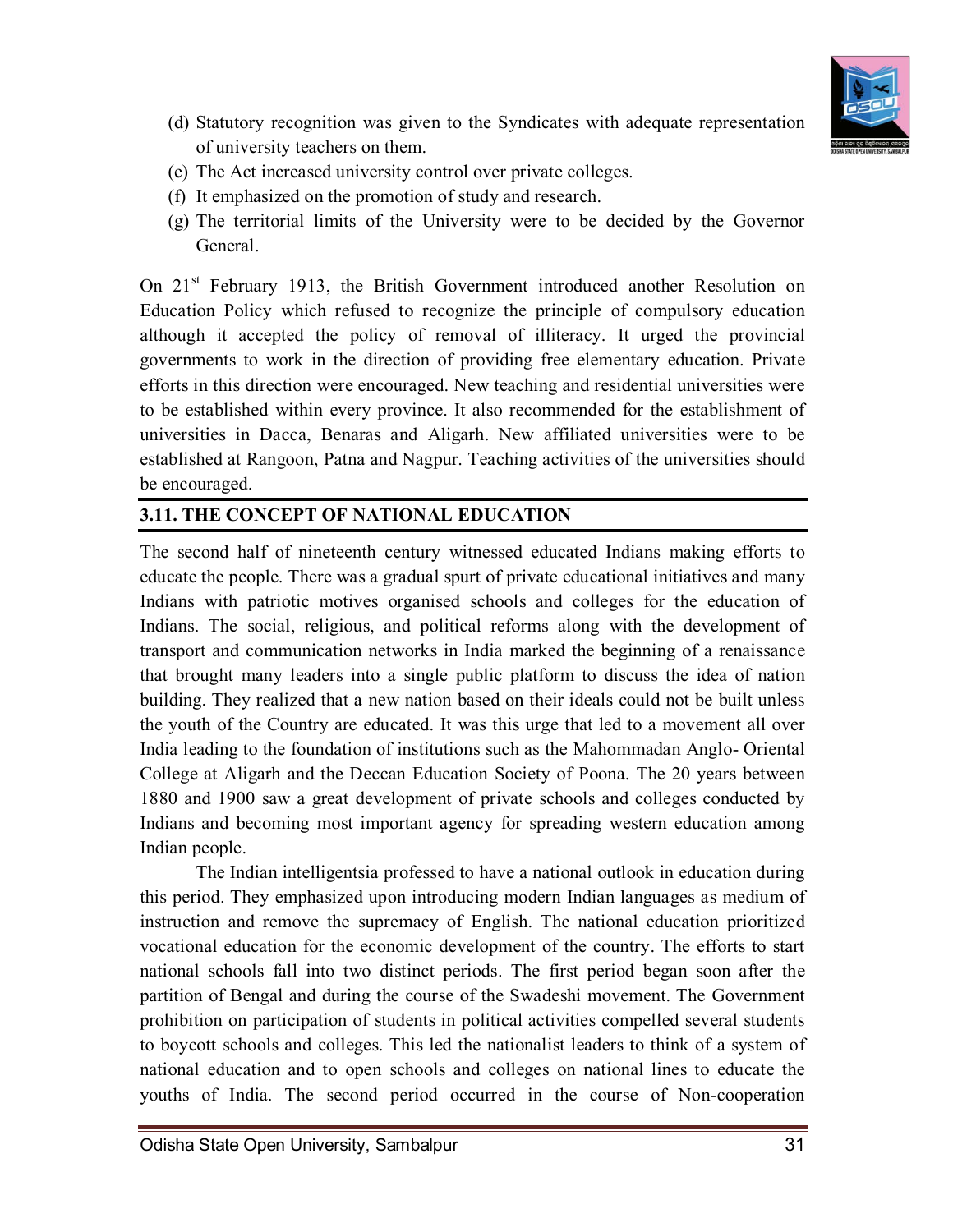

movement when Gandhi started preaching the idea of boycotting government schools and colleges. The Nagpur session of Indian National Congress that passed the Non-Cooperation Resolution advised the "gradual withdrawal of children from schools and colleges owned, aided or controlled by government, and in place of such schools and colleges, the establishment of national schools and colleges in the various provinces". The movement for the development of a national system of education received a quantitative set-back after the withdrawal of the Non-Cooperation movement in 1922.

#### **3.12. THE SADDLER COMMISSION OF 1917**

During Lord Chelmsford period a commission was appointed to study and report on the problems of Calcutta University under the Chairmanship of Dr. M.E. Sadler in 1917. It was the first commission to review from school education to university. Its recommendations were as follows:

- (a) A 12 year school course was recommended.
- (b) The intermediate classes of the university were to be transferred to secondary education and the stage of admission to the university was passing Intermediate examinations.
- (c) Secondary and Intermediate education to be controlled by a Board of Secondary Education.
- (d) The duration of degree course should be limited to three years.
- (e) The old type of universities to be replaced by centralized unitary residential teaching autonomous universities.
- (f) Special attention was to be paid to the female education and Board was to be created for that purpose.
- (g) It also recommended setting up the Departments of Education at Calcutta and Dacca universities to provide facilities for training teachers.
- (h) To start courses in applied science and technology in the universities.
- (i) The medium of instruction up to High school stage was mostly to be vernacular but for later stages it was to be English.
- (j) To provide facilities for training of personnel for vocational and professional colleges.
- (k) To encourage Muslim students and to safeguard their interests.

#### **3.13. THE HARTOG COMMITTEE**

The period between 1921 and 1937, saw an unprecedented increase in the number of schools. It is because of the fact that, the social and political awakening that took place during this period led to the expansion of educational activities across India. But the official opinion held that the educational standards had deteriorated. The Hartog Committee constituted in the year 1929 to deal with the financial difficulties due to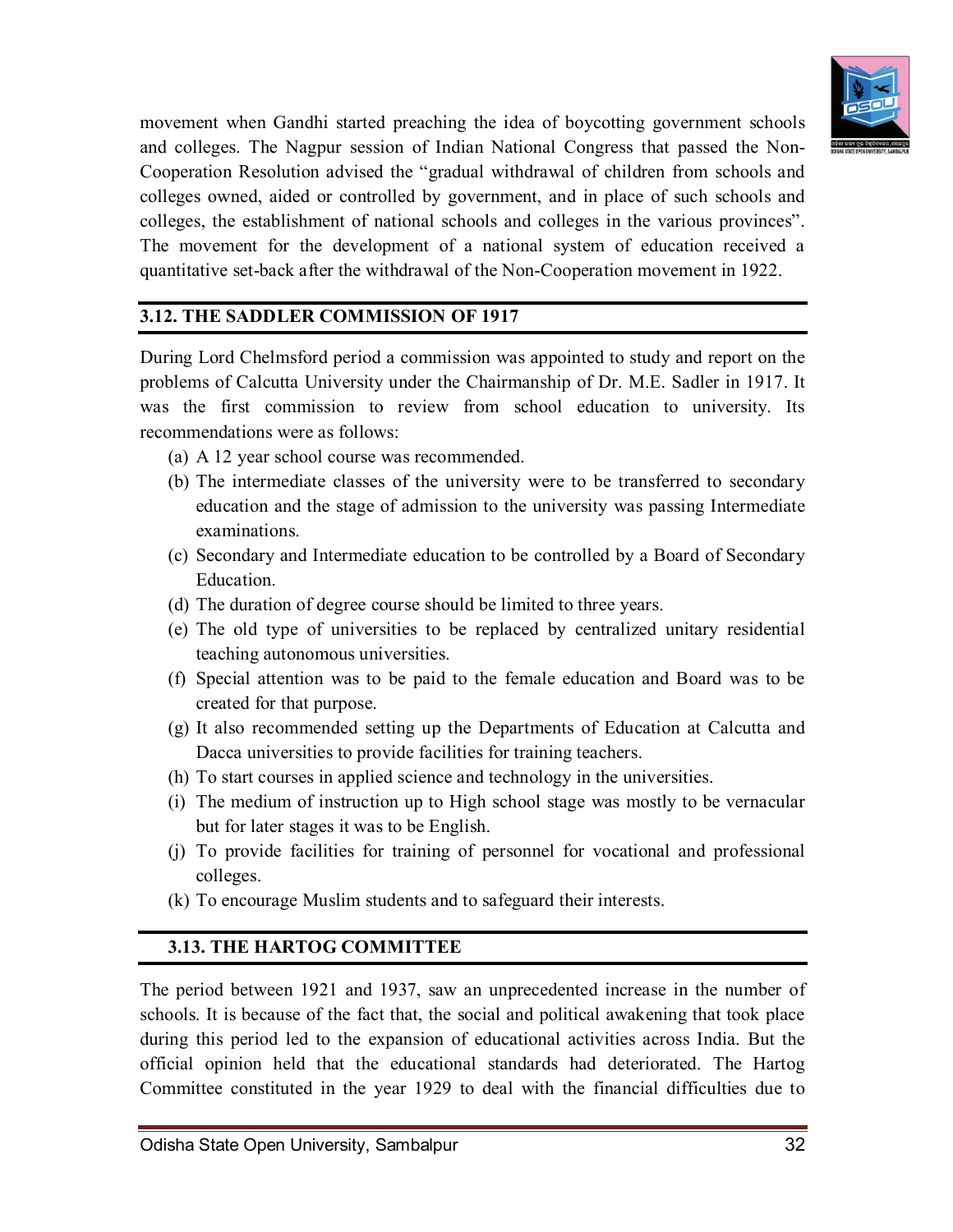

World Economic Depression also voiced this concern. It condemned the policy of hasty expansion of education and emphasized on the importance of primary education for the development of nation. It recommended a selective system of admission for higher education and emphasized on diversified courses after matriculation leading to industrial and commercial careers. It aimed at improving quality rather than to expand the education.

## **3.14 EDUCATION UNDER CONGRESS MINISTRY**

The new system of governance created by the Government of India Act 1935 led the Congress Party, the principal political organization of the country, to form government in seven provinces out of eleven. A lot was expected from the new Provincial Governments under the Congress Party as far as the educational reconstruction of India was concerned. The epoch- making event of this period was the scheme of Basic education enunciated by Mahatma Gandhi. By the time the Congress Ministries assumed power in seven provinces, there was a strong popular demand for the introduction of universal, free and compulsory primary education.

#### **3.15. WARDHA SCHEME OF BASIC EDUCATION**

Mahatma Gandhi proposed universal compulsory and free primary education of seven years for every child by developing self-supporting schooling system through a useful and productive craft. He placed his proposals before the public through a series of articles in the Harijan written in 1937. Gandhi thought that the western education had created a gulf between the educated few and the masses. His proposal later on developed into the Wardha Scheme of Basic Education and the Zakir Hussain Committee formulated a detailed national scheme for Basic Education. The scheme had the following provisions:

- (a) Inclusion of a basic handicraft in the syllabus.
- (b) Seven years free and compulsory education.
- (c) Emphasis on community contact around schools
- (d) Teaching to be in the mother tongue of the child.

The system rather than a methodology for education was an expression of an idea for a new life and new society. There was not much development of this idea, because of the start of the Second World War and the resignation of the Congress ministries in the year 1939.

#### **3.16. THE SERGEANT REPORT OF 1944**

The Sergeant Report of 1944 set a very idealistic target of achieving the educational standard of the contemporary England in a period of not less than 40 years. It made the following provisions: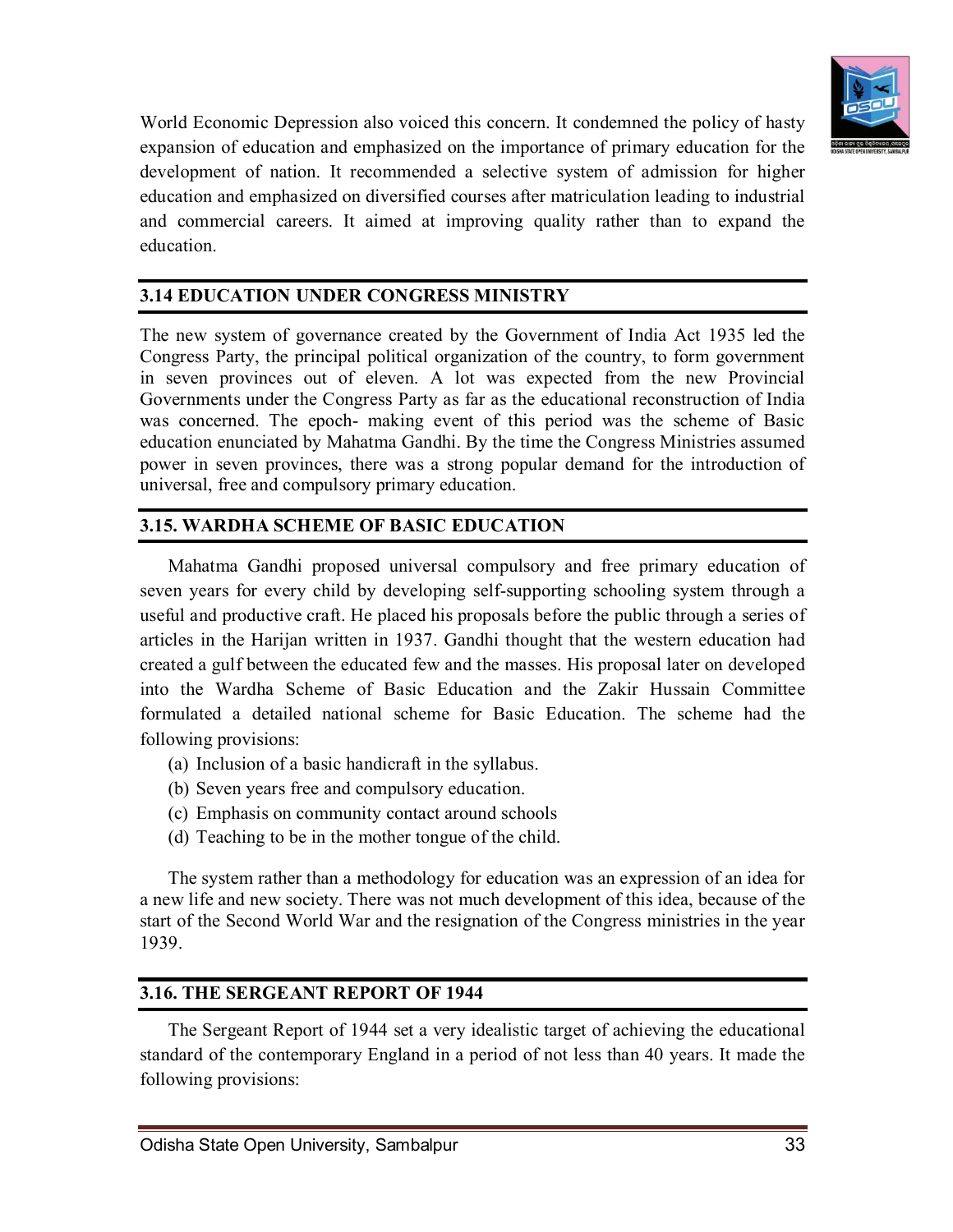

(a) To introduce universal, free and compulsory education for boys and girls between the ages of 6 and 14.

- (b) The scheme was estimated to cost 200 crores a year.
- (c) A school course was provided for children between the ages of 11 and 17.
- (d) The High schools were classified into three groups: academic, technical and vocational.
- (e) It recommended the abolition of intermediate classes.
- (f) The plan envisaged the establishment of Elementary and High schools.
- (g) A national youth movement was started to teach and build their bodies.

The financial conditions at that time were also not suitable for such a scheme. However the scheme merely described the ideal to be reached and does not give a detailed programme of development. Further the English model emulated by the Report could not very well serve as a model to India, because the social, political and economic conditions in the two countries are immensely different.

#### **3.17. THE RADHAKRISHNA COMMISSION OF 1948**

The Radhakrishna Commission was appointed in 1948 to report on university education in the country and to suggest improvements. Its recommendations were as follows:

- (a) Higher salaries and better service conditions.
- (b) Pre-university should be of 12 years duration.
- (c) No college should admit more than 1000 students.
- (d) Working days should not be less than 180 (exclusive of examination days).
- (e) University education should be put in the concurrent list.
- (f) Three objectives were fixed for higher education: 1.General education, 2. Liberal Education and 3. Occupational Education.
- (g) It laid emphasis on refresher courses.
- (h) Extra focus on the subjects like agriculture, economics, education, commerce, engineering and technology.
- (i) University degree should not be considered as essential for the administrative services.
- (j) Examinations should be held subject wise at different stages as far as possible.
- (k) Provisions for the establishment of rural universities.
- (l) The salary of the teachers should be raised.
- (m)Setting up of a University Grants Commission to look after University Education in India.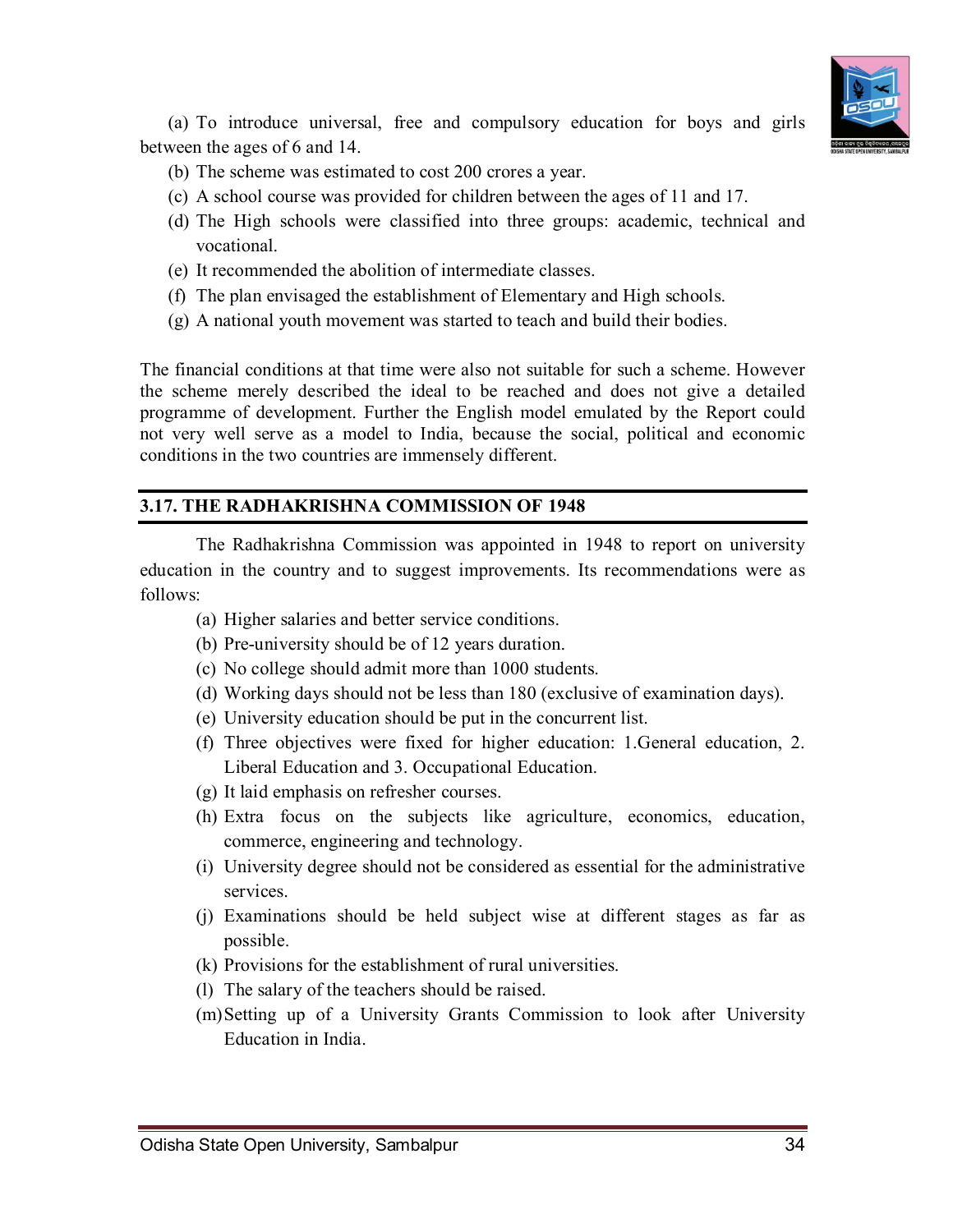## **3.18 CONCLUSION**



The modern education system, one of the main contributions of colonialism originated and developed in India through various educational policies of the British government. But all these policies were not actually developed for the welfare of Indian people, but to satisfy their own interests. Almost all educational policies and controversies under the British rule had political biases. It always attempted to impose the schemes and ideas that evolved in England which were undesirable in India. The huge socio economic and political differences between the metropolis and the colony made England a poor model for India. The adoption of the Downward Filtration Theory gave a temporary setback to mass education and the universal use of English as the medium of instruction and the consequent neglect of modern Indian languages stood in the path of progress of education in India. Women's education, scientific and technical education were largely neglected. Traditional system of learning gradually declined for want of support. The English education created a wide linguistic and cultural gulf between the educated few and the vast illiterate masses. It established the monopoly of upper and rich classes over education. The British used the tool of modern education to strengthen the foundations of their political authority in India and secure legitimacy for the colonial government.

## **3.19 LET US SUM UP**

In this unit the survey of the growth of modern education system in India highlights

- 1. The prevailing system of education in India before the arrival of the British, its private nature, institutions of learning, medium of instruction and the knowledge system.
- 2. The institutionalisation of the modern education system under the colonial state control, initiatives and efforts to promote western learning in India.
- 3. The imperialistic goals of the British and the imposition of the racial and cultural superiority of the British officials over native Indians through modern education.
- 4. The impact of the modern education system in India and the development of the new social groups such as the new educated middle class, their understanding of the colonial rule and their protest for the right to self-determination.
- 5. The journey towards a national system of education.

## **3.20 KEY WORDS**

**Orientalists:** The Western scholarly discipline of the 18th and 19th centuries that encompassed the study of the languages, literatures, religions, philosophies, histories, art, and laws of Asian societies, especially ancient ones. The Orientalists in India emphasized on the study of ancient Indian literature and culture to understand India and its people.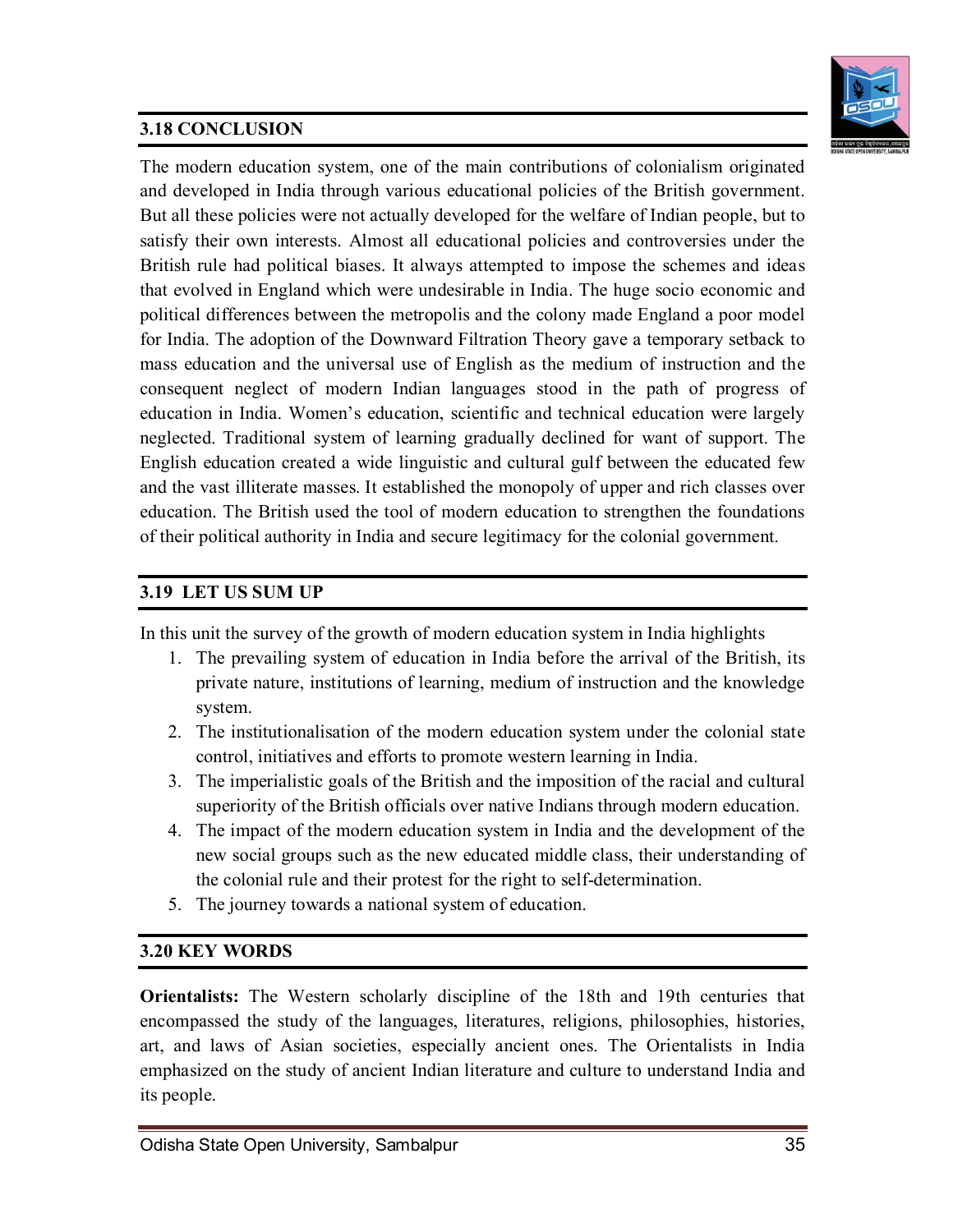

**Evangelicalists:** A group of Protestant Christianity preachers led by Charles Grant who fought for introducing English system of education in India in order to covert the native Indians into Christianity.

**Anglicists:** They forcefully advocated the introduction of English as the only medium of instruction for the modern education system to be developed by the British in India.

**Utilitarians:** The preachers of Utilitarianism believed in 'the greatest amount of good for the greatest number'. The preachers of this thought such as Jeremy Bentham, James Mill and J.S. Mill believed that only English education can develop the traditional and superstitious societies such as India.

**Downward Filtration Theory:** This theory was proposed by Lord Macaulay in his report called *Macaulay's Minutes*. In the report he proposed to educate only the higher classes of the Indian society, who would in turn lead to educate the grass root sections of the society.

**Magna Carta:** Magna Carta, charter of English liberties granted by King John on June 15, 1215. It declared the sovereign to be subject to the rule of law and documented the liberties held by "free men". It laid the foundation for individual rights in English jurisprudence. Similarly the Woods Despatch of 1854 laid the foundation of the modern education system in India and recognised the rights of Indians to education.

**Vernacular Education:** It is a system of education where the medium of education is a local or native language. Vernacular schools are focused on teaching mother tongue.

**National Education:** A system of education relating the nation as a whole irrespective of caste, class, religion, region and other diversified attributes.

## **3.21 CHECK YOUR PROGRESS**

- 1. Discuss the provisions of the Charter Act of 1813.
- 2. What was Orientalists and Anglicists Controversy in India regarding education?
- 3. Mention the main recommendations of Woods Despatch ?

4. What were the main effects of Indian University Commission on Indian education system?

5. Discuss the main provisions of the Wardha Scheme of Basic Education proposed by Mahatma Gandhi

#### **3.22 SUGGESTED READING:**

- 1. Suresh Chandra Ghosh, "History of Education in India", 2013, Orient Blackswan Private Limited - New Delhi.
- 2. Dushyant Kumar, "Perspectives in Modern Education", 2012, Pearson.
- 3. N. Jayapalan, "History of Education in India", 2008, Atlantic, New Delhi.